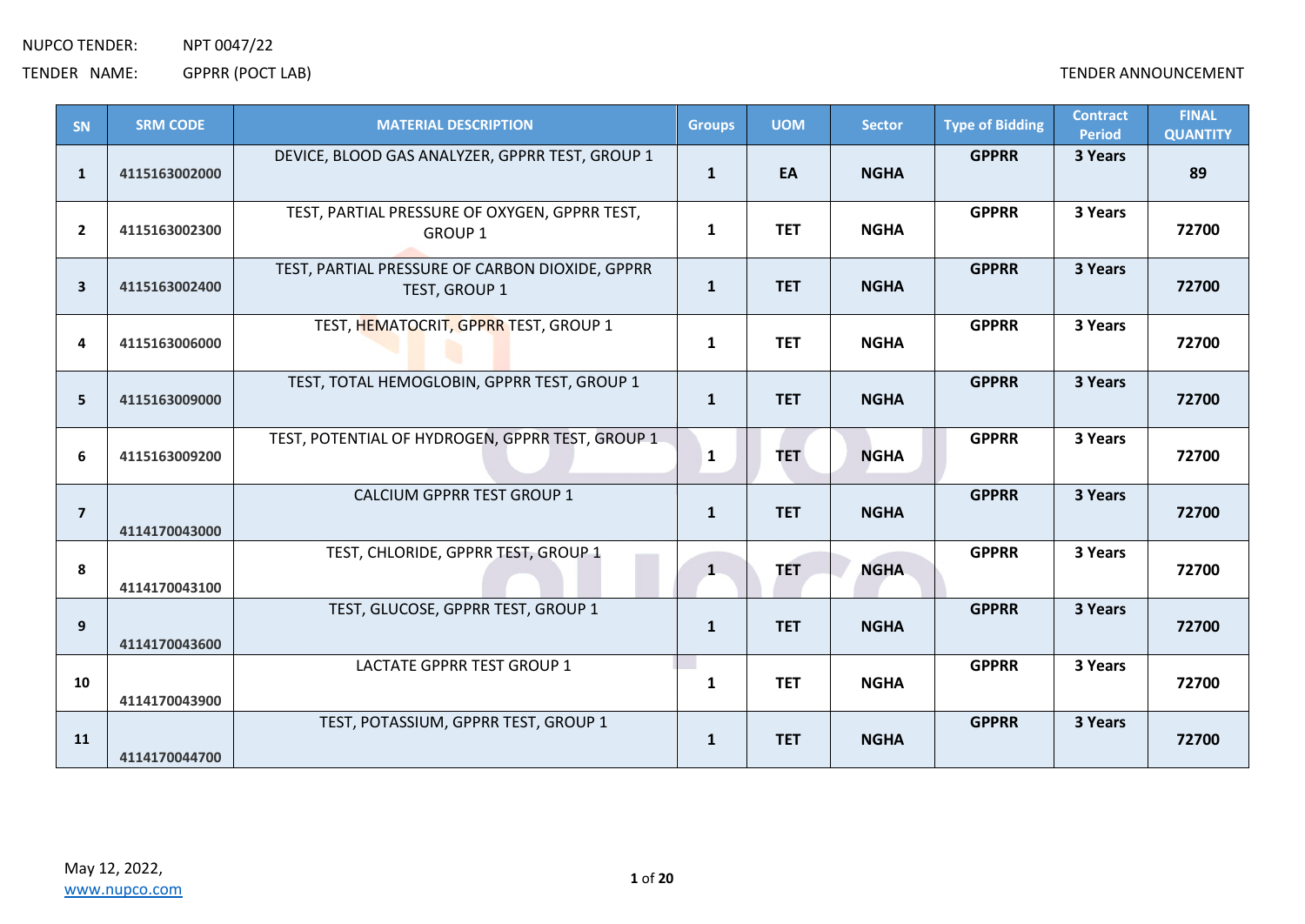| <b>SN</b> | <b>SRM CODE</b> | <b>MATERIAL DESCRIPTION</b>                                                               | <b>Groups</b>           | <b>UOM</b> | <b>Sector</b> | <b>Type of Bidding</b> | <b>Contract</b><br><b>Period</b> | <b>FINAL</b><br><b>QUANTITY</b> |
|-----------|-----------------|-------------------------------------------------------------------------------------------|-------------------------|------------|---------------|------------------------|----------------------------------|---------------------------------|
| 12        | 4114170045000   | TEST, SODIUM, GPPRR TEST, GROUP 1                                                         | $\mathbf{1}$            | <b>TET</b> | <b>NGHA</b>   | <b>GPPRR</b>           | 3 Years                          | 72700                           |
| 13        | 4115163007000   | DEVICE, ACTIVATED CLOTTING TIME USED TO MEASURE<br>WHOLE BLOOD (ACT LR AND ACT+). GROUP 2 | $2^{\circ}$             | EA         | <b>NGHA</b>   | <b>GPPRR</b>           | 3 Years                          | 40                              |
| 14        | 4115163007100   | TEST, BLOOD ACTIVATED CLOT TIME LR TESTING, GPPRR<br>TEST, GROUP 2                        | $\overline{2}$          | <b>TET</b> | <b>NGHA</b>   | <b>GPPRR</b>           | 3 Years                          | 15000                           |
| 15        | 4115163007800   | TEST, BLOOD ACT+, GPPRR TEST, GROUP 2                                                     | $2^{\circ}$             | <b>TET</b> | <b>NGHA</b>   | <b>GPPRR</b>           | 3 Years                          | 30000                           |
| 16        | 4115163017200   | POC HIGH SENSITIVITY TROPONIN I DEVICE, GROUP 3                                           | $\overline{\mathbf{3}}$ | EA         | <b>NGHA</b>   | <b>GPPRR</b>           | 3 Years                          | 9                               |
| 17        | 4115163008800   | TEST, BLOOD HIGH SENSITIVITY TROPONIN I, GPPRR TEST,<br><b>GROUP 3</b>                    | $\overline{\mathbf{3}}$ | <b>TET</b> | <b>NGHA</b>   | <b>GPPRR</b>           | 3 Years                          | 45000                           |
| 18        | 4115163002100   | DEVICE, BLOOD GASES ANALYZER, GPPRR TEST, GROUP 4                                         | $\overline{4}$          | EA         | <b>SFH</b>    | <b>GPPRR</b>           | 3 Years                          | 36                              |
| 19        | 4115163002500   | TEST, OXYGEN TENSION, GPPRR TEST, GROUP 4                                                 | 4                       | <b>TET</b> | <b>SFH</b>    | <b>GPPRR</b>           | 3 Years                          | 202000                          |
| 20        | 4115163002600   | TEST, TOTAL HEMOGLOBIN CONCENTRATION, GPPRR<br>TEST, GROUP 4                              | $\overline{4}$          | <b>TET</b> | <b>SFH</b>    | <b>GPPRR</b>           | 3 Years                          | 202000                          |
| 21        | 4115163009300   | TEST, POTENTIAL HYDROGEN, GPPRR TEST, GROUP 4                                             | $\overline{\mathbf{a}}$ | <b>TET</b> | <b>SFH</b>    | <b>GPPRR</b>           | 3 Years                          | 202000                          |
| 22        | 4115163009400   | TEST, GLUCOSE CONCENTRATION, GPPRR TEST, GROUP 4                                          | 4                       | <b>TET</b> | <b>SFH</b>    | <b>GPPRR</b>           | 3 Years                          | 202000                          |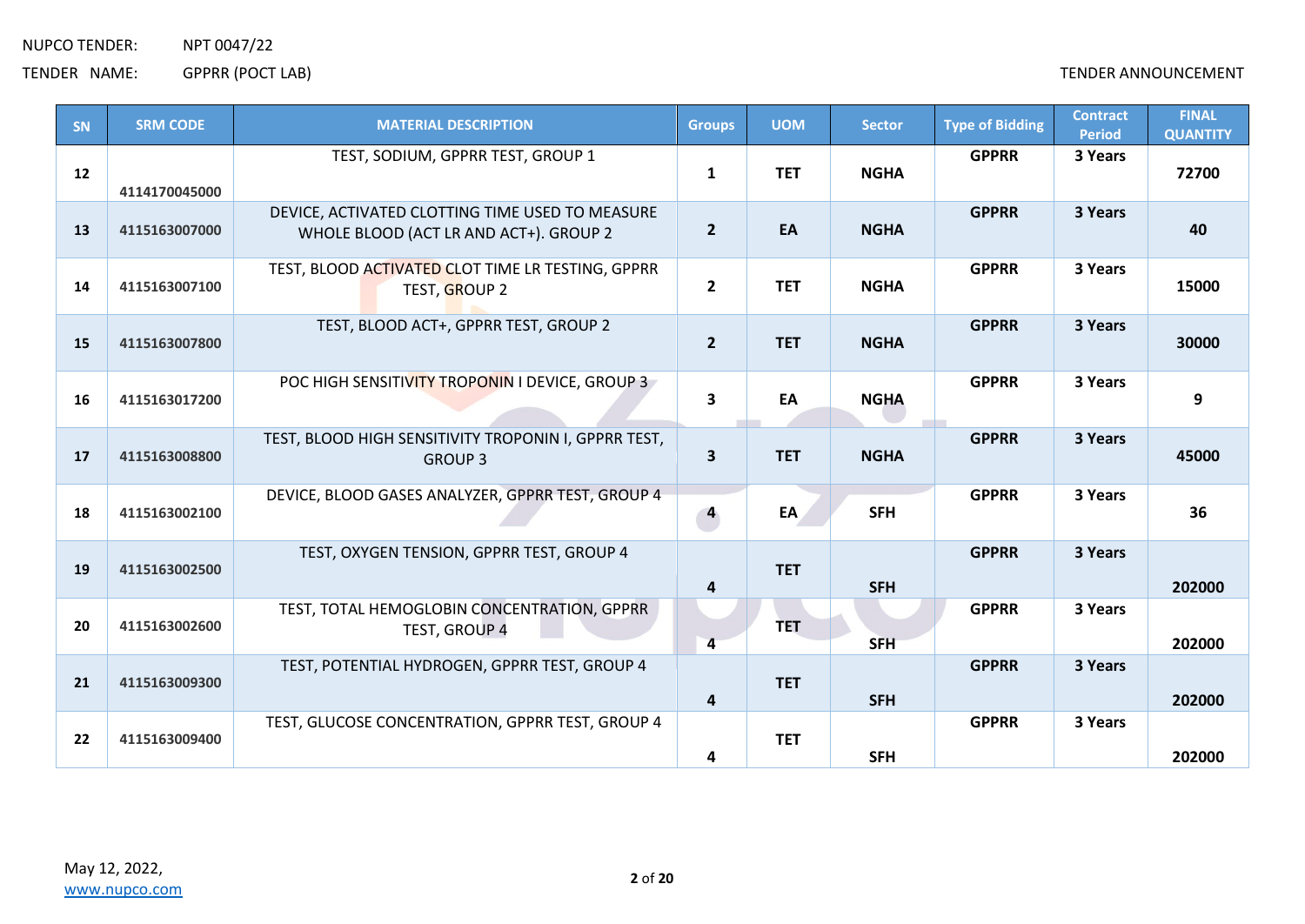| SN | <b>SRM CODE</b> | <b>MATERIAL DESCRIPTION</b>                                                           | <b>Groups</b>           | <b>UOM</b> | <b>Sector</b> | <b>Type of Bidding</b> | <b>Contract</b><br><b>Period</b> | <b>FINAL</b><br><b>QUANTITY</b> |
|----|-----------------|---------------------------------------------------------------------------------------|-------------------------|------------|---------------|------------------------|----------------------------------|---------------------------------|
| 23 | 4115163009500   | TEST, LACTATE CONCENTRATION, GPPRR TEST, GROUP 4                                      | 4                       | <b>TET</b> | <b>SFH</b>    | <b>GPPRR</b>           | 3 Years                          | 202000                          |
| 24 | 4115163009600   | TEST, CHLORIDE ION CONCENTRATION, GPPRR TEST,<br><b>GROUP 4</b>                       | 4                       | <b>TET</b> | <b>SFH</b>    | <b>GPPRR</b>           | 3 Years                          | 202000                          |
| 25 | 4115163009700   | TEST, SODIUM ION CONCENTRATION, GPPRR TEST, GROUP                                     | 4                       | <b>TET</b> | <b>SFH</b>    | <b>GPPRR</b>           | 3 Years                          | 202000                          |
| 26 | 4115163009800   | TEST, POTASSIUM ION CONCENTRATION, GPPRR TEST,<br><b>GROUP 4</b>                      | 4                       | <b>TET</b> | <b>SFH</b>    | <b>GPPRR</b>           | 3 Years                          | 202000                          |
| 27 | 4115163009900   | TEST, CARBON DIOXIDE TENSION, GPPRR TEST, GROUP 4                                     | $\overline{\mathbf{4}}$ | <b>TET</b> | <b>SFH</b>    | <b>GPPRR</b>           | 3 Years                          | 202000                          |
| 28 | 4115163017700   | TEST, CALCIUM IONIZED CONCENTRATION, GPPRR TEST,<br><b>GROUP 4</b>                    | $\overline{4}$          | <b>TET</b> | <b>SFH</b>    | <b>GPPRR</b>           | 3 Years                          | 202000                          |
| 29 | 4115163005800   | DEVICE, USED TO MEASURE BLOOD SUGAR (GLUCOSE)<br><b>CONCENTRATION, GROUP 5</b>        | 5                       | EA         | <b>SFH</b>    | <b>GPPRR</b>           | 3 Years                          | 163                             |
| 30 | 4115163005900   | TEST, STRIP REAGENT FOR BLOOD GLUCOSE MONITORING,<br><b>GPPRR TEST, GROUP 5</b>       | 5                       | <b>TET</b> | <b>SFH</b>    | <b>GPPRR</b>           | 3 Years                          | 360000                          |
| 31 | 4115163010000   | TEST, STRIP OR CARTRIDGE REAGENT FOR BLOOD<br>CREATININE TESTING, GPPRR TEST, GROUP 6 | 6                       | <b>TET</b> | <b>SFH</b>    | <b>GPPRR</b>           | 3 Years                          | 18000                           |
| 32 | 4115163017900   | POCT DEVICE, USED TO MEASURE CREATININE, GROUP 6                                      | 6                       | EA         | <b>SFH</b>    | <b>GPPRR</b>           | 3 Years                          | 4                               |
| 33 | 4115163010100   | DEVICE, USED TO MEASURE BLOOD COAGULATION<br>PT/INR, GROUP 7                          | $\overline{\mathbf{z}}$ | EA         | <b>SFH</b>    | <b>GPPRR</b>           | 3 Years                          | 16                              |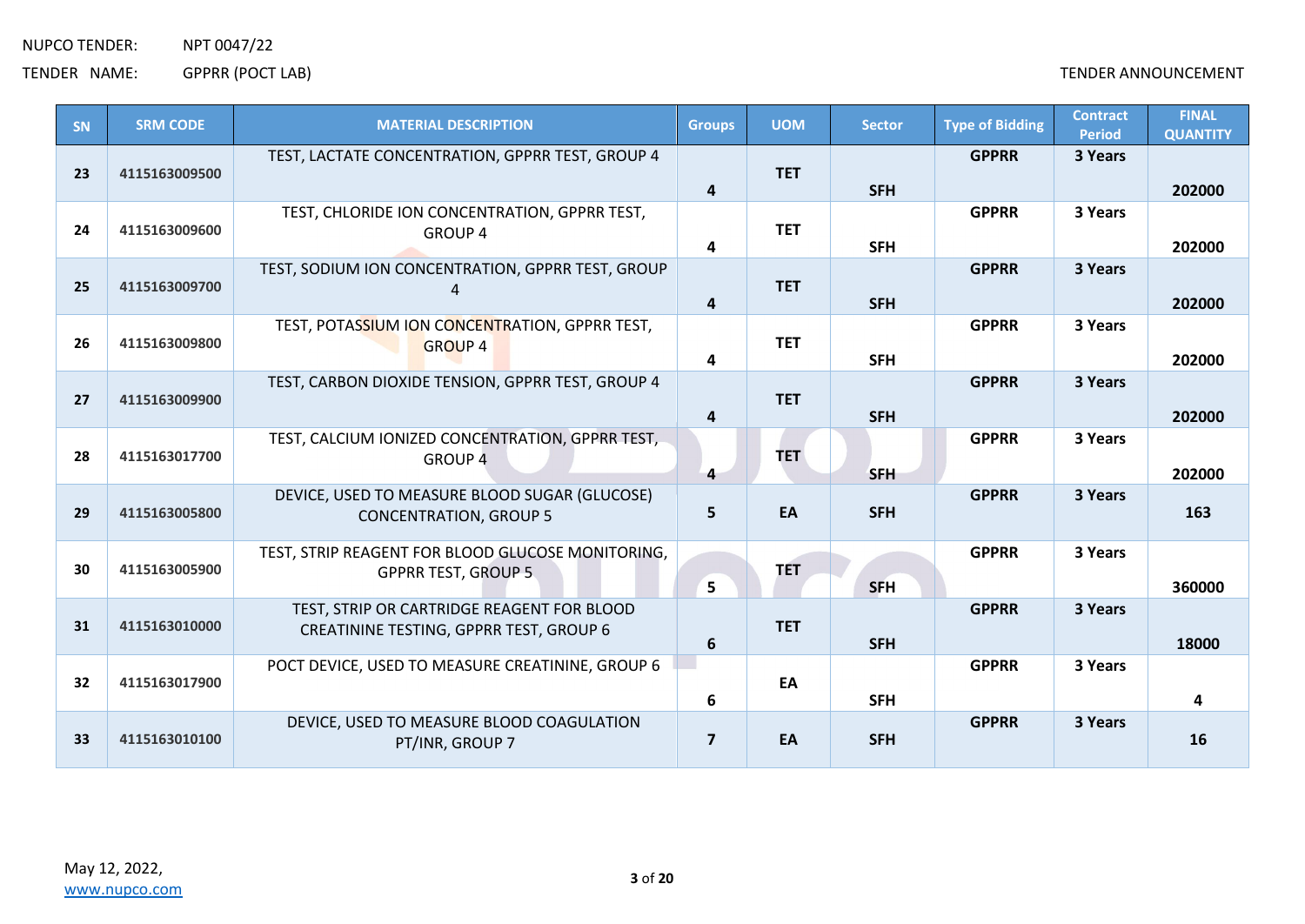TENDER NAME: GPPRR (POCT LAB) TENDER ANNOUNCEMENT

| SN | <b>SRM CODE</b> | <b>MATERIAL DESCRIPTION</b>                                                                                                                                                         | <b>Groups</b>  | <b>UOM</b> | <b>Sector</b> | <b>Type of Bidding</b> | <b>Contract</b><br><b>Period</b> | <b>FINAL</b><br><b>QUANTITY</b> |
|----|-----------------|-------------------------------------------------------------------------------------------------------------------------------------------------------------------------------------|----------------|------------|---------------|------------------------|----------------------------------|---------------------------------|
| 34 | 4115163010200   | TEST, BLOOD COAGULATION PT/INR, GPPRR TEST, GROUP                                                                                                                                   | $\overline{7}$ | <b>TET</b> | <b>SFH</b>    | <b>GPPRR</b>           | 3 Years                          | 30000                           |
| 35 | 4115163008900   | DEVICE, USED TO MEASURE URINE ANALYSIS (UA), GROUP<br>8                                                                                                                             | 8              | EA         | <b>SFH</b>    | <b>GPPRR</b>           | 3 Years                          | 20                              |
| 36 | 4115163009100   | TEST, USED TO DETECT ALL URINE PARAMETER SPECIFIC<br>GRAVITY, PH, LEUKOCYTE, PROTEIN, GLUCOSE, KETONE,<br>BILIRUBIN, BLOOD, UROBILINOGEN AND NITRITE, GPPRR<br><b>TEST, GROUP 8</b> | 8              | <b>TET</b> | <b>SFH</b>    | <b>GPPRR</b>           | 3 Years                          | 27000                           |
| 37 | 4115163007200   | TEST, BLOOD ACT LOW RANGE, GPPRR TEST, GROUP 9                                                                                                                                      | 9              | <b>TET</b> | <b>SFH</b>    | <b>GPPRR</b>           | 3 Years                          | 1800                            |
| 38 | 4115163007900   | TEST, BLOOD ACT+ TESTING, GPPRR TEST, GROUP 9                                                                                                                                       | 9              | <b>TET</b> | <b>SFH</b>    | <b>GPPRR</b>           | 3 Years                          | 1800                            |
| 39 | 4115163008400   | DEVICE, USED TO MEASURE WHOLE BLOOD (ACT LR AND<br>ACT+), GROUP 9                                                                                                                   | 9              | EA         | <b>SFH</b>    | <b>GPPRR</b>           | 3 Years                          | 16                              |
| 40 | 4115163010300   | DEVICE, USED TO MEASURE HIGH SENSITIVITY TROPONIN<br>T, GROUP 10                                                                                                                    | 10             | EA         | <b>SFH</b>    | <b>GPPRR</b>           | 3 Years                          | 8                               |
| 41 | 4115163010400   | TEST, BLOOD HIGH SENSITIVITY TROPONIN T, GPPRR TEST,<br>GROUP 10                                                                                                                    | 10             | <b>TET</b> | <b>SFH</b>    | <b>GPPRR</b>           | 3 Years                          | 5400                            |
| 42 | 4115163006100   | TEST, PLATELET MAPPING ADP, GPPRR TEST, GROUP 11                                                                                                                                    | 11             | <b>TET</b> | <b>SFH</b>    | <b>GPPRR</b>           | 3 Years                          | 600                             |
| 43 | 4115163017400   | TEST, CITRATED TEST WITH MULTICHANNEL, GPPRR TEST,<br>GROUP 11                                                                                                                      | 11             | <b>TET</b> | <b>SFH</b>    | <b>GPPRR</b>           | 3 Years                          | 600                             |
| 44 | 4115163019800   | DEVICE, VISCOELASTIC STUDIES ANALYZER, GROUP 11                                                                                                                                     | 11             | EA         | <b>SFH</b>    | <b>GPPRR</b>           | 3 Years                          | 1                               |

May 12, 2022, [www.nupco.com](http://www.nupco.com/)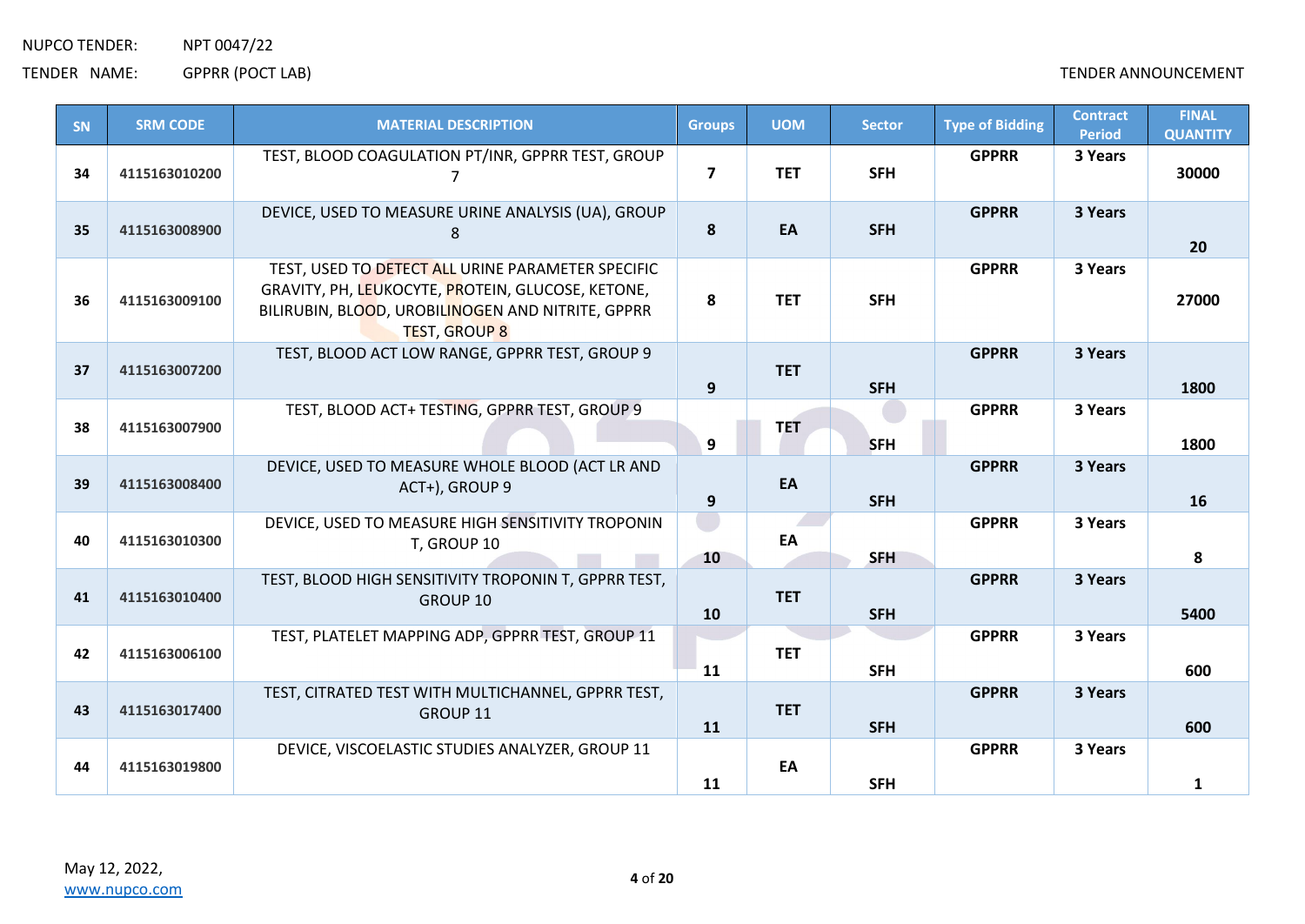| SN | <b>SRM CODE</b> | <b>MATERIAL DESCRIPTION</b>                                                                                                                                                                              | <b>Groups</b>     | <b>UOM</b> | <b>Sector</b> | <b>Type of Bidding</b> | <b>Contract</b><br><b>Period</b> | <b>FINAL</b><br><b>QUANTITY</b> |
|----|-----------------|----------------------------------------------------------------------------------------------------------------------------------------------------------------------------------------------------------|-------------------|------------|---------------|------------------------|----------------------------------|---------------------------------|
| 45 | 4115163018400   | TEST, IN VITRO DIAGNOSTIC TEST FOR COVID 19 DIRECT<br>NASAL OR NASOPHARYNGEAL, GPPRR TEST, GROUP 12                                                                                                      | 12                | <b>TET</b> | <b>SFH</b>    | <b>GPPRR</b>           | 3 Years                          | 3600                            |
| 46 | 4115163019700   | DEVICE, USED TO MEASURE RAPID MOLECULAR IN VITRO<br>DIAGNOSTIC TEST UTILIZING A REAL-TIME REVERSE<br>TRANSCRIPTION POLYMERASE CHAIN REACTION (RRT-PCR)<br>AMPLIFICATION TECHNOLOGY, GPPRR TEST, GROUP 12 | $12 \overline{ }$ | EA         | <b>SFH</b>    | <b>GPPRR</b>           | 3 Years                          | $12 \overline{ }$               |
| 47 | 4115163000000   | DEVICE, USED TO MEASURE BLOOD GAS, ELECTROLYTES<br>AND OXIMETRY CONCENTRATION IN THE BLOOD, GROUP 13                                                                                                     | 13                | EA         | <b>KFMC</b>   | <b>GPPRR</b>           | 3 Years                          | 27                              |
| 48 | 4115163002700   | TEST, OXYGEN PARTIAL PRESSURE PO2, GPPRR TEST,<br><b>GROUP 13</b>                                                                                                                                        | 13                | <b>TET</b> | <b>KFMC</b>   | <b>GPPRR</b>           | 3 Years                          | 343800                          |
| 49 | 4115163010500   | TEST, HYDROGEN ION (PH), GPPRR TEST, GROUP 13                                                                                                                                                            | 13                | <b>TET</b> | <b>KFMC</b>   | <b>GPPRR</b>           | 3 Years                          | 343800                          |
| 50 | 4115163017600   | TEST, IONIZED CALCIUM, GPPRR TEST, GROUP 13                                                                                                                                                              | 13                | TET.       | <b>KFMC</b>   | <b>GPPRR</b>           | 3 Years                          | 343800                          |
| 51 | 4114170055800   | TOTAL BILIRUBIN ( S/F/P) GPPRR TEST GROUP 13                                                                                                                                                             | 13                | <b>TET</b> | <b>KFMC</b>   | <b>GPPRR</b>           | 3 Years                          | 343800                          |
| 52 | 4114170056200   | CHLORIDE (S/F/U/P) GPPRR TEST GROUP 13                                                                                                                                                                   | 13                | <b>TET</b> | <b>KFMC</b>   | <b>GPPRR</b>           | 3 Years                          | 343800                          |
| 53 | 4114170056300   | <b>CARBON DIOXIDE GPPRR TEST GROUP 13</b>                                                                                                                                                                | 13                | <b>TET</b> | <b>KFMC</b>   | <b>GPPRR</b>           | 3 Years                          | 343800                          |
| 54 | 4114170056600   | GLUCOSE (S/CSF/U/F) GPPRR TEST GROUP 13                                                                                                                                                                  | 13                | <b>TET</b> | <b>KFMC</b>   | <b>GPPRR</b>           | 3 Years                          | 343800                          |
| 55 | 4114170057000   | POTASSIUM (S/F/U/P) GPPRR TEST GROUP 13                                                                                                                                                                  | 13                | <b>TET</b> | <b>KFMC</b>   | <b>GPPRR</b>           | 3 Years                          | 343800                          |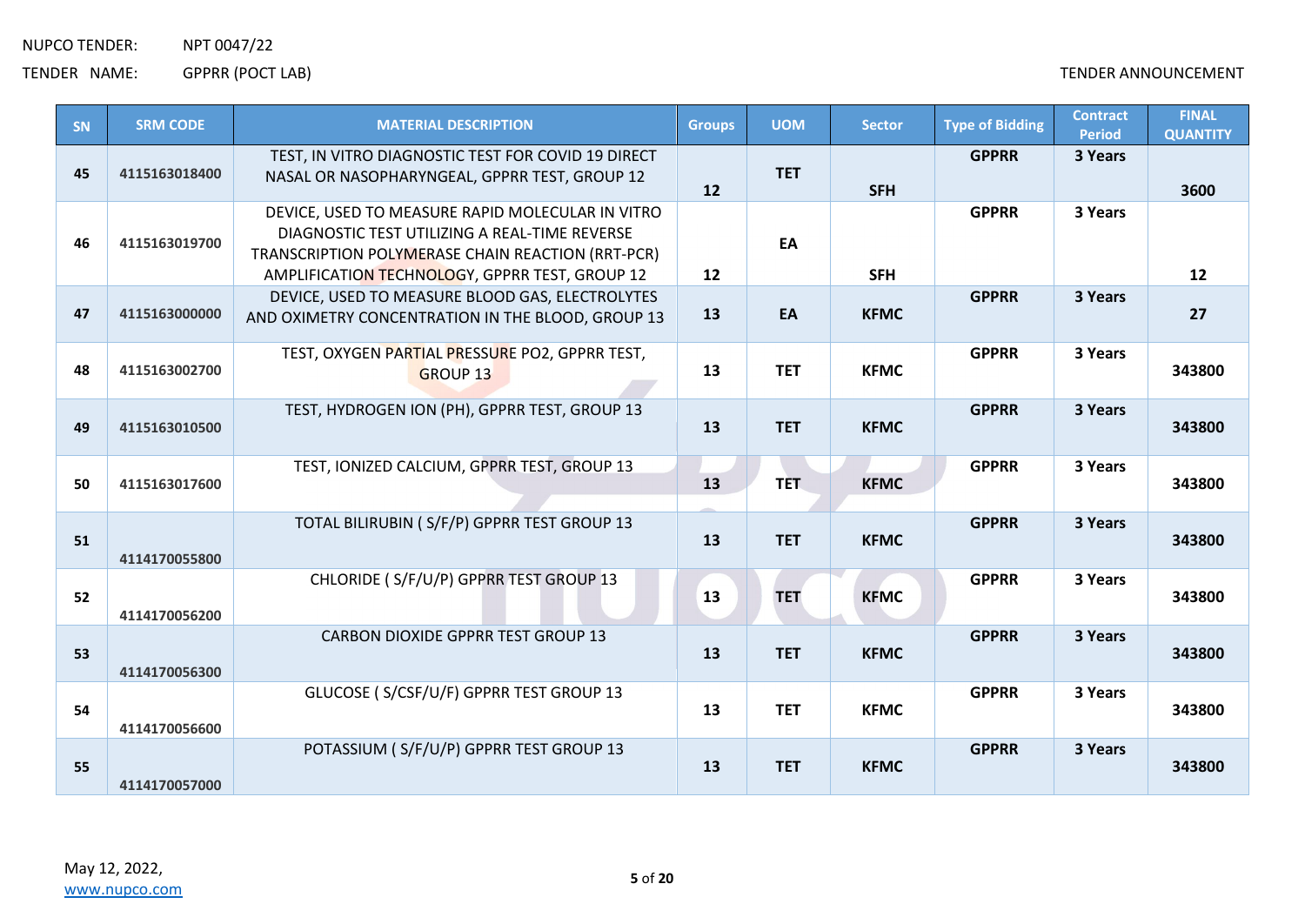| SN | <b>SRM CODE</b> | <b>MATERIAL DESCRIPTION</b>                                                                                                                                                   | <b>Groups</b> | <b>UOM</b> | <b>Sector</b> | <b>Type of Bidding</b> | <b>Contract</b><br><b>Period</b> | <b>FINAL</b><br><b>QUANTITY</b> |
|----|-----------------|-------------------------------------------------------------------------------------------------------------------------------------------------------------------------------|---------------|------------|---------------|------------------------|----------------------------------|---------------------------------|
| 56 | 4114170057200   | LACTATE DEHYDROGENASE (DIRECT)(S/F/U/P) GPPRR<br><b>TEST GROUP 13</b>                                                                                                         | 13            | <b>TET</b> | <b>KFMC</b>   | <b>GPPRR</b>           | 3 Years                          | 343800                          |
| 57 | 4114170057500   | SODIUM (S/F/U/P) GPPRR TEST GROUP 13                                                                                                                                          | 13            | <b>TET</b> | <b>KFMC</b>   | <b>GPPRR</b>           | 3 Years                          | 45000                           |
| 58 | 4115163010600   | DEVICE, USED TO MEASURE BLOOD SUGAR (GLUCOSE),<br><b>GROUP 14</b>                                                                                                             | 14            | EA         | <b>KFMC</b>   | <b>GPPRR</b>           | 3 Years                          | 200                             |
| 59 | 4115163010700   | TEST, BLOOD GLUCOSE MONITORING, GPPRR TEST,<br><b>GROUP 14</b>                                                                                                                | 14            | <b>TET</b> | <b>KFMC</b>   | <b>GPPRR</b>           | 3 Years                          | 3000000                         |
| 60 | 4111580300100   | DEVICE HEMOGLOBIN ANALYZER BLOOD BANK GROUP 15                                                                                                                                | 15            | EA         | <b>KFMC</b>   | <b>GPPRR</b>           | 3 Years                          | 3                               |
| 61 | 4111610123800   | TESTS HEMOGLOBIN BLOOD BANK GPPRR TEST, GROUP 15                                                                                                                              | 15            | <b>TET</b> | <b>KFMC</b>   | <b>GPPRR</b>           | 3 Years                          | 21000                           |
| 62 | 4115163010800   | DEVICE, USED TO MEASURE BLOOD COAGULATION<br>PT/INR, GROUP 16                                                                                                                 | 16            | EA         | <b>KFMC</b>   | <b>GPPRR</b>           | 3 Years                          | 12                              |
| 63 | 4115163010900   | TEST, BLOOD COAGULATION PT/INR, GPPRR TEST, GROUP<br>16                                                                                                                       | 16            | <b>TET</b> | <b>KFMC</b>   | <b>GPPRR</b>           | 3 Years                          | 10000                           |
| 64 | 4115163003200   | DEVICE, USED TO MEASURE URINE ANALYSIS (UA), GROUP<br>17                                                                                                                      | 17            | EA         | <b>KFMC</b>   | <b>GPPRR</b>           | 3 Years                          | 65                              |
| 65 | 4115163003300   | TEST, USED TO DETECT ALL URINE PARAMETER SPECIFIC<br>GRAVITY, PH, LEUKOCYTE, PROTEIN, GLUCOSE, KETONE,<br>BILIRUBIN, BLOOD, UROBILINOGEN AND NITRITE, GPPRR<br>TEST, GROUP 17 | 17            | <b>TET</b> | <b>KFMC</b>   | <b>GPPRR</b>           | 3 Years                          | 120000                          |
| 66 | 4115163007300   | DEVICE, USED TO MEASURE WHOLE BLOOD (ACT LR AND<br>ACT+), GROUP 18                                                                                                            | 18            | EA         | <b>KFMC</b>   | <b>GPPRR</b>           | 3 Years                          | 18                              |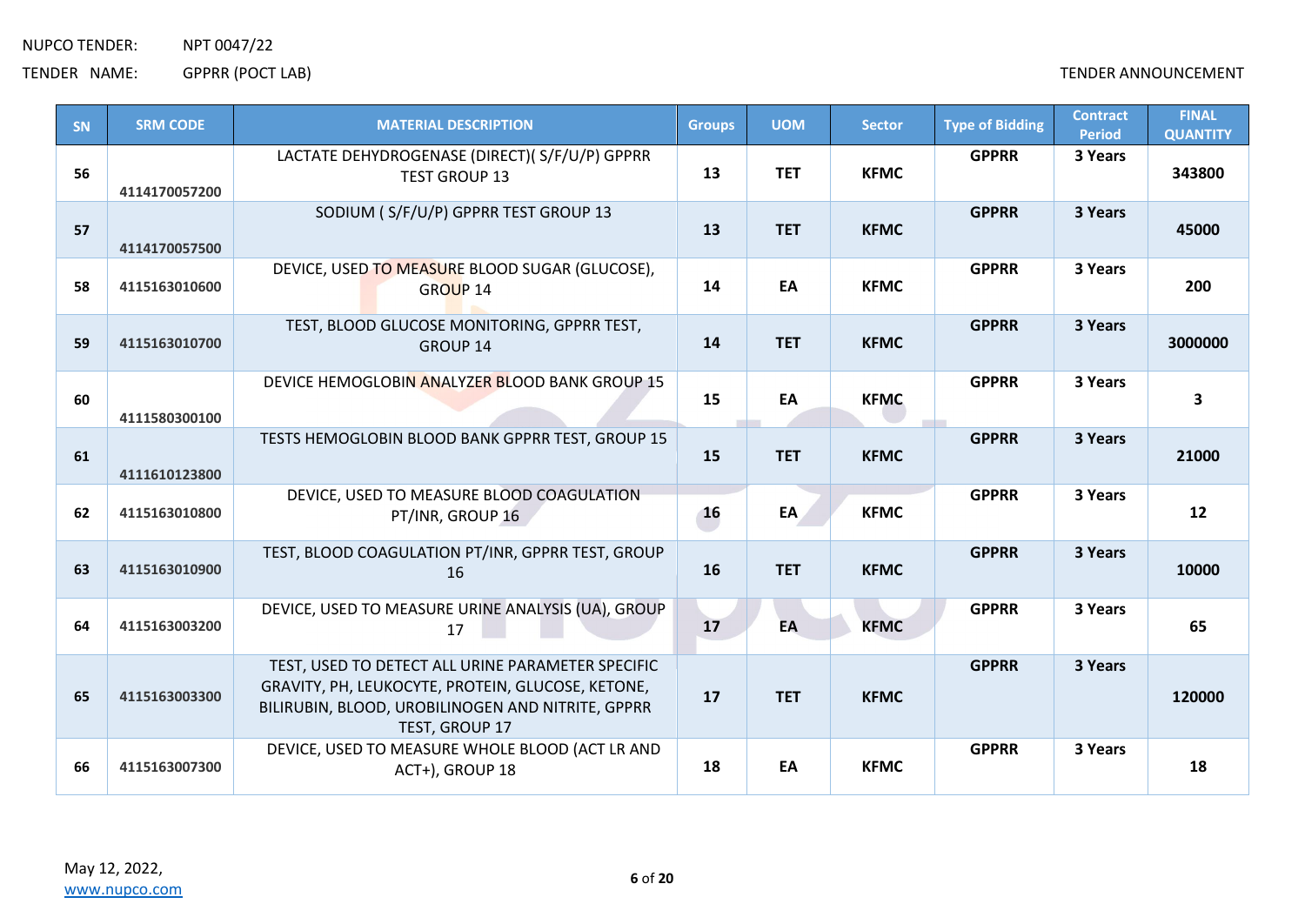| SN | <b>SRM CODE</b> | <b>MATERIAL DESCRIPTION</b>                                                                                                                                                                              | <b>Groups</b> | <b>UOM</b> | <b>Sector</b>                 | <b>Type of Bidding</b> | <b>Contract</b><br><b>Period</b> | <b>FINAL</b><br><b>QUANTITY</b> |
|----|-----------------|----------------------------------------------------------------------------------------------------------------------------------------------------------------------------------------------------------|---------------|------------|-------------------------------|------------------------|----------------------------------|---------------------------------|
| 67 | 4115163007400   | TEST, BLOOD ACT+ TESTING, GPPRR TEST, GROUP 18                                                                                                                                                           | 18            | <b>TET</b> | <b>KFMC</b>                   | <b>GPPRR</b>           | 3 Years                          | 13365                           |
| 68 | 4115163007500   | TEST, BLOOD ACT LOW RANGE TESTING, GPPRR TEST,<br>GROUP 18                                                                                                                                               | 18            | <b>TET</b> | <b>KFMC</b>                   | <b>GPPRR</b>           | 3 Years                          | 13464                           |
| 69 | 4115163017500   | TEST, CITRATED TEST WITH MULTICHANNEL, GPPRR TEST,<br><b>GROUP 19</b>                                                                                                                                    | 19            | <b>TET</b> | <b>KFMC</b>                   | <b>GPPRR</b>           | 3 Years                          | 2400                            |
| 70 | 4115163019900   | DEVICE, VISCOELASTIC STUDIES ANALYZER, GROUP 19                                                                                                                                                          | 19            | EA         | <b>KFMC</b>                   | <b>GPPRR</b>           | 3 Years                          | $\overline{\mathbf{4}}$         |
| 71 | 4115163018600   | TEST, IN VITRO DIAGNOSTIC TEST FOR COVID 19 DIRECT<br>NASAL OR NASOPHARYNGEAL, GPPRR TEST, GROUP 20                                                                                                      | 20            | <b>TET</b> | <b>KFMC</b>                   | <b>GPPRR</b>           | 3 Years                          | 7000                            |
| 72 | 4115163018800   | TEST, RESPIRATORY SYNCYTIAL VIRUS (RSV), GPPRR TEST,<br>GROUP 20                                                                                                                                         | 20            | <b>TET</b> | <b>KFMC</b>                   | <b>GPPRR</b>           | 3 Years                          | 30000                           |
| 73 | 4115163019600   | DEVICE, USED TO MEASURE RAPID MOLECULAR IN VITRO<br>DIAGNOSTIC TEST UTILIZING A REAL-TIME REVERSE<br>TRANSCRIPTION POLYMERASE CHAIN REACTION (RRT-PCR)<br>AMPLIFICATION TECHNOLOGY, GPPRR TEST, GROUP 20 | 20            | EA         | <b>KFMC</b>                   | <b>GPPRR</b>           | 3 Years                          | 5                               |
| 74 | 4115163006400   | DEVICE, USED TO MEASURE BLOOD SUGAR (GLUCOSE)<br>CONCENTRATION USING A REAGENT TEST STRIP, GPPRR<br>TEST, GROUP 21                                                                                       | 21            | EA         | <b>KFSH-</b><br>Riyadh        | <b>GPPRR</b>           | 3 Years                          | 500                             |
| 75 | 4115163006500   | TEST, STRIP REAGENT FOR BLOOD GLUCOSE MONITORING,<br><b>GPPRR TEST, GROUP 21</b>                                                                                                                         | 21            | <b>TET</b> | <b>KFSH-</b><br><b>Riyadh</b> | <b>GPPRR</b>           | 3 Years                          | 1728000                         |
| 76 | 4115163018200   | DEVICE, USED TO MEASURE URINE ANALYSIS (UA) USING A<br>REAGENT TEST STRIP, GPPRR TEST, GROUP 22                                                                                                          | 22            | EA         | <b>KFSH-</b><br>Riyadh        | <b>GPPRR</b>           | 3 Years                          | 46                              |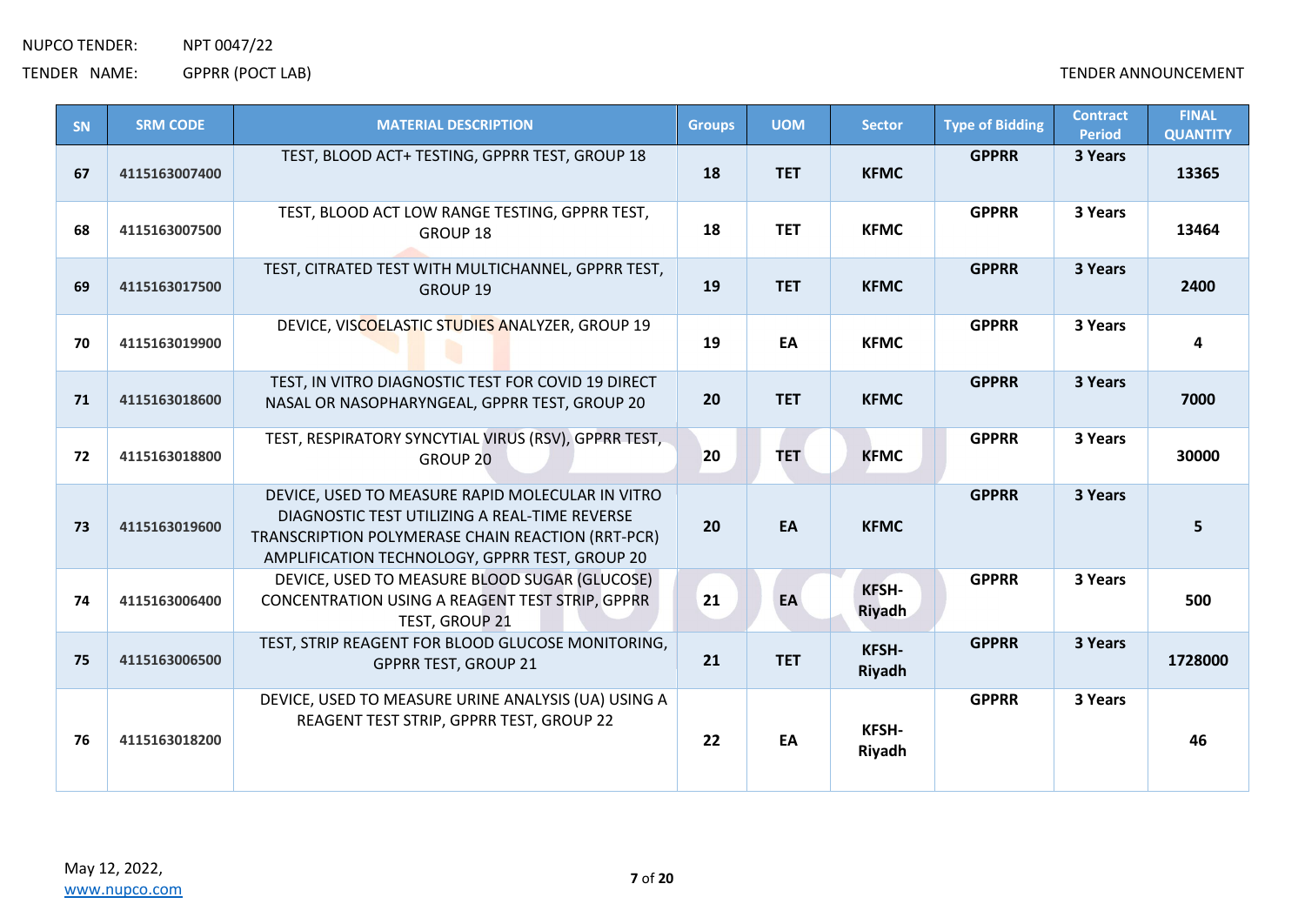| SN | <b>SRM CODE</b> | <b>MATERIAL DESCRIPTION</b>                                                                                                                                                                | <b>Groups</b> | <b>UOM</b>  | <b>Sector</b>                 | <b>Type of Bidding</b> | <b>Contract</b><br><b>Period</b> | <b>FINAL</b><br><b>QUANTITY</b> |
|----|-----------------|--------------------------------------------------------------------------------------------------------------------------------------------------------------------------------------------|---------------|-------------|-------------------------------|------------------------|----------------------------------|---------------------------------|
| 77 | 4115163018300   | TEST, STRIP USED TO DETECT ALL URINE PARAMETER<br>SPECIFIC GRAVITY, PH, LEUKOCYTE, PROTEIN, GLUCOSE,<br>KETONE, BILIRUBIN, BLOOD, UROBILINOGEN AND NITRITE,<br><b>GPPRR TEST, GROUP 22</b> | 22            | <b>TET</b>  | KFSH-<br><b>Riyadh</b>        | <b>GPPRR</b>           | 3 Years                          | 55000                           |
| 78 | 4115163004900   | DEVICE, ACTIVATED CLOTTING TIME GPPRR TEST GROUP<br>23                                                                                                                                     | 23            | EA          | <b>KFSH-</b><br>Riyadh        | <b>GPPRR</b>           | 3 Years                          | 32                              |
| 79 | 4115163005000   | TEST, BLOOD ACTIVATED CLOTTING TIME LOW RANGE<br>TESTING, GPPRR TEST, GROUP 23                                                                                                             | 23            | <b>TET</b>  | KFSH-<br><b>Riyadh</b>        | <b>GPPRR</b>           | 3 Years                          | 390000                          |
| 80 | 4115163008100   | TEST, RAPID WHOLE BLOOD TESTING<br>MICROCOAGULATION SYSTEM FOR ACT, ACT LR AND PT/INR<br>IN POINT OF CARE, GPPRR TEST, GROUP 23                                                            | 23            | <b>TET</b>  | <b>KFSH-</b><br>Riyadh        | <b>GPPRR</b>           | 3 Years                          | 15000                           |
| 81 | 4115163008200   | DEVICE, USED TO MEASURE WHOLE BLOOD PT/INR,<br><b>GROUP 24</b>                                                                                                                             | 24            | EA          | KFSH-<br><b>Riyadh</b>        | <b>GPPRR</b>           | 3 Years                          | 5                               |
| 82 | 4115163008300   | TEST, BLOOD PT/INR TESTING, GPPRR TEST, GROUP 24                                                                                                                                           | 24            | <b>TET-</b> | <b>KFSH-</b><br><b>Riyadh</b> | <b>GPPRR</b>           | 3 Years                          | 18000                           |
| 83 | 4115163002200   | DEVICE, BENCH TOP UNIT USED FOR BLOOD GAS<br><b>ANALYSIS, GROUP 25</b>                                                                                                                     | 25            | EA          | <b>KFSH-J</b>                 | <b>GPPRR</b>           | 3 Years                          | 9                               |
| 84 | 4115163004000   | TEST, CHLORIDE, GPPRR TEST, GROUP 25                                                                                                                                                       | 25            | <b>TET</b>  | <b>KFSH-J</b>                 | <b>GPPRR</b>           | 3 Years                          | 216000                          |
| 85 | 4115163004100   | TEST, GLUCOSE, GPPRR TEST, GROUP 25                                                                                                                                                        | 25            | <b>TET</b>  | KFSH-J                        | <b>GPPRR</b>           | 3 Years                          | 216000                          |
| 86 | 4115163004200   | TEST, LACTATE, GPPRR TEST, GROUP 25                                                                                                                                                        | 25            | <b>TET</b>  | <b>KFSH-J</b>                 | <b>GPPRR</b>           | 3 Years                          | 216000                          |
| 87 | 4115163004300   | TEST, TOTAL HEMOGLOBIN, GPPRR TEST, GROUP 25                                                                                                                                               | 25            | <b>TET</b>  | <b>KFSH-J</b>                 | <b>GPPRR</b>           | 3 Years                          | 216000                          |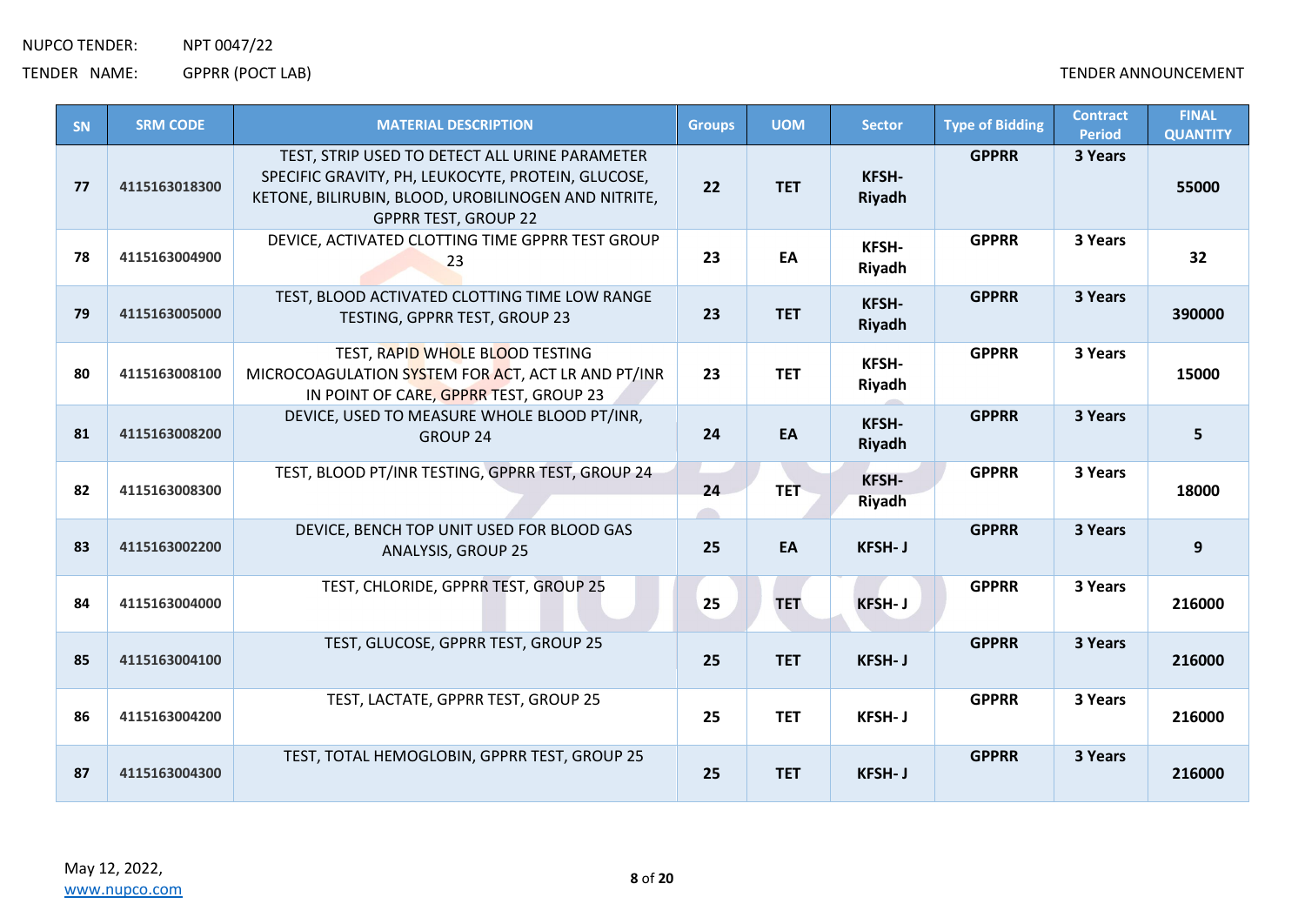| SN | <b>SRM CODE</b> | <b>MATERIAL DESCRIPTION</b>                                                                                    | <b>Groups</b> | <b>UOM</b> | <b>Sector</b> | <b>Type of Bidding</b> | <b>Contract</b><br><b>Period</b> | <b>FINAL</b><br><b>QUANTITY</b> |
|----|-----------------|----------------------------------------------------------------------------------------------------------------|---------------|------------|---------------|------------------------|----------------------------------|---------------------------------|
| 88 | 4115163004400   | TEST, HEMATOCRIT, GPPRR TEST, GROUP 25                                                                         | 25            | <b>TET</b> | <b>KFSH-J</b> | <b>GPPRR</b>           | 3 Years                          | 216000                          |
| 89 | 4115163017800   | TEST, IONISED CALCIUM, GPPRR TEST, GROUP 25                                                                    | 25            | <b>TET</b> | <b>KFSH-J</b> | <b>GPPRR</b>           | 3 Years                          | 216000                          |
| 90 | 4115163019000   | TEST, PARTIAL PRESSURE OF OXYGEN GPPRR TEST, GROUP<br>25                                                       | 25            | <b>TET</b> | <b>KFSH-J</b> | <b>GPPRR</b>           | 3 Years                          | 216000                          |
| 91 | 4115163019100   | TEST, PARTIAL PRESSURE OF CARBON DIOXIDE GPPRR<br>TEST, GROUP 25                                               | 25            | <b>TET</b> | <b>KFSH-J</b> | <b>GPPRR</b>           | 3 Years                          | 216000                          |
| 92 | 4115163019200   | TEST, POTENTIAL OF HYDROGEN GPPRR TEST, GROUP 25                                                               | 25            | <b>TET</b> | KFSH-J        | <b>GPPRR</b>           | 3 Years                          | 216000                          |
| 93 | 4115163019300   | TEST, SODIUM GPPRR TEST, GROUP 25                                                                              | 25            | <b>TET</b> | KFSH-J        | <b>GPPRR</b>           | 3 Years                          | 216000                          |
| 94 | 4115163019400   | TEST, POTASSIUM GPPRR TEST, GROUP 25                                                                           | 25            | <b>TET</b> | <b>KFSH-J</b> | <b>GPPRR</b>           | 3 Years                          | 216000                          |
| 95 | 4115163004500   | DEVICE, USED TO MEASURE BLOOD HIGH SENSITIVITY<br>TROPONIN T, GROUP 26                                         | 26            | EA         | KFSH-J        | <b>GPPRR</b>           | 3 Years                          | 3                               |
| 96 | 4115163004600   | TEST, BLOOD HIGH SENSITIVITY TROPONIN T, GPPRR TEST,<br>GROUP 26                                               | 26            | <b>TET</b> | <b>KFSH-J</b> | <b>GPPRR</b>           | 3 Years                          | 15000                           |
| 97 | 4115163001800   | PLATELET MAPPING CARTRIDGE USED TO ASSESS<br>PLATELET FUNCTION, GROUP 27 GPPRR TEST                            | 27            | <b>TET</b> | <b>KFSH-J</b> | <b>GPPRR</b>           | 3 Years                          | 100                             |
| 98 | 4115163004700   | DEVICE, THE ANALYZER MEASURES THESE VARIATIONS IN<br>RESONANT FREQUENCY DURING CLOTTING AND LYSIS,<br>GROUP 27 | 27            | EA         | <b>KFSH-J</b> | <b>GPPRR</b>           | 3 Years                          | $\overline{2}$                  |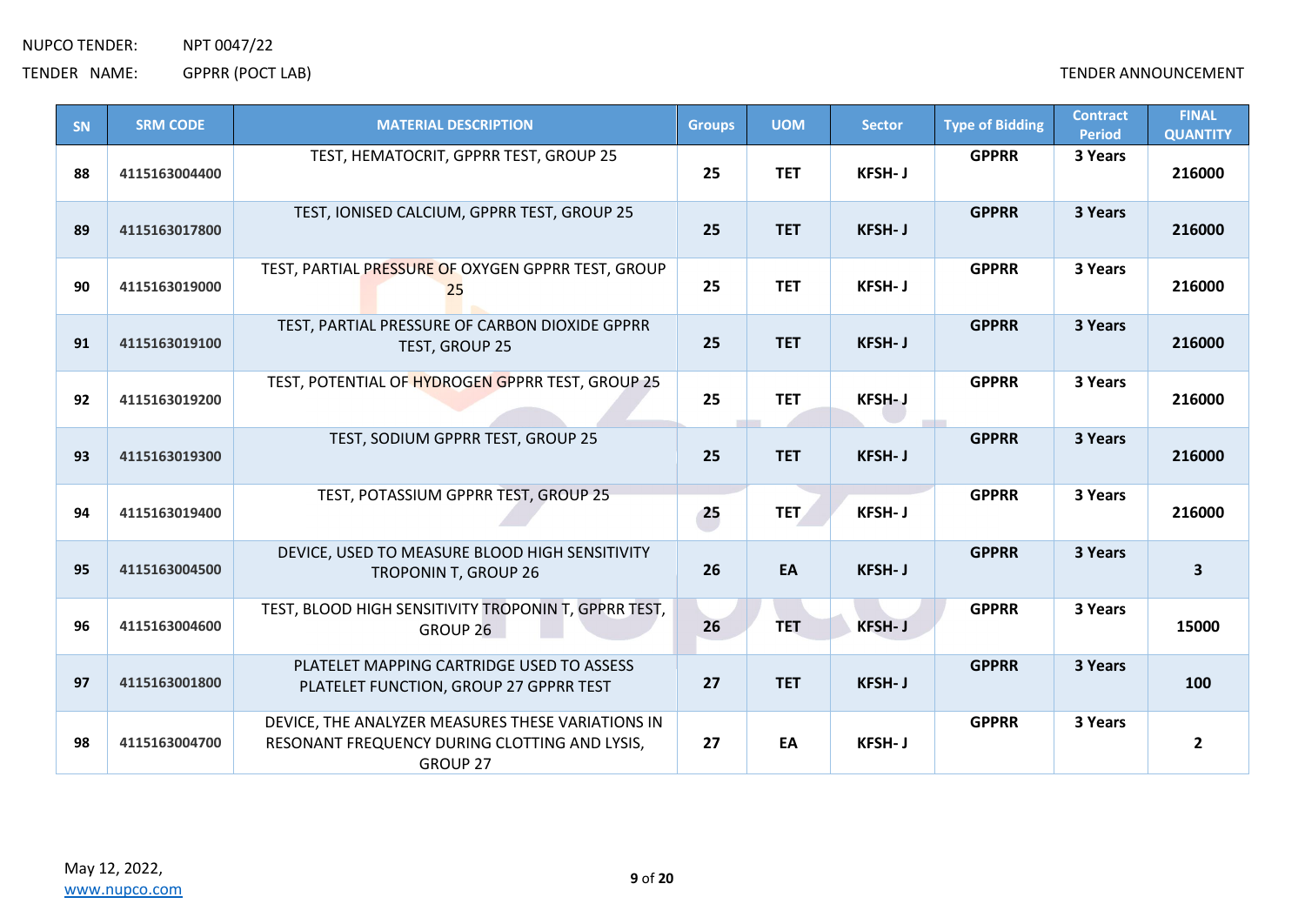| SN  | <b>SRM CODE</b> | <b>MATERIAL DESCRIPTION</b>                                                                                                                 | <b>Groups</b> | <b>UOM</b> | <b>Sector</b> | <b>Type of Bidding</b> | <b>Contract</b><br><b>Period</b> | <b>FINAL</b><br><b>QUANTITY</b> |
|-----|-----------------|---------------------------------------------------------------------------------------------------------------------------------------------|---------------|------------|---------------|------------------------|----------------------------------|---------------------------------|
| 99  | 4115163004800   | TEST, MULTICHANNEL IS USED TO MEASURE THE<br>HEMOSTASIS PROPERTIES, GPPRR TEST, GROUP 27                                                    | 27            | <b>TET</b> | <b>KFSH-J</b> | <b>GPPRR</b>           | 3 Years                          | 400                             |
| 100 | 4115163006600   | DEVICE, USED TO MEASURE BLOOD SUGAR (GLUCOSE)<br><b>CONCENTRATION, GROUP 28</b>                                                             | 28            | EA         | <b>KFSH-J</b> | <b>GPPRR</b>           | 3 Years                          | 100                             |
| 101 | 4115163006700   | TEST, BLOOD GLUCOSE MONITORING, GPPRR TEST,<br><b>GROUP 28</b>                                                                              | 28            | <b>TET</b> | <b>KFSH-J</b> | <b>GPPRR</b>           | 3 Years                          | 684000                          |
| 102 | 4115163018000   | DEVICE, USED TO MEASURE CREATININE, GROUP 29                                                                                                | 29            | EA         | <b>KFSH-J</b> | <b>GPPRR</b>           | 3 Years                          | 3                               |
| 103 | 4115163018100   | TEST, BLOOD CREATININE, GPPRR TEST, GROUP 29                                                                                                | 29            | <b>TET</b> | <b>KFSH-J</b> | <b>GPPRR</b>           | 3 Years                          | 15000                           |
| 104 | 4115163003400   | DEVICE, USED TO MEASURE URINE ANALYSIS (UA), GROUP.<br>30                                                                                   | 30            | EA         | KFSH-J        | <b>GPPRR</b>           | 3 Years                          | 15                              |
| 105 | 4115163003500   | TEST, USED TO DETECT ALL 10 URINE PARAMETERS, GPPRR<br>TEST, GROUP 30                                                                       | 30            | <b>TET</b> | <b>KFSH-J</b> | <b>GPPRR</b>           | 3 Years                          | 30000                           |
| 106 | 4115163006900   | DEVICE, USED TO MEASURE WHOLE BLOOD (ACT LR AND<br>ACT+), GROUP 31                                                                          | 31            | EA         | <b>KFSH-J</b> | <b>GPPRR</b>           | 3 Years                          | 20                              |
| 107 | 4115163007600   | TEST, BLOOD ACTIVATED CLOTTING TIME LOW RANGE<br>TESTING, GPPRR TEST, GROUP 31                                                              | 31            | <b>TET</b> | <b>KFSH-J</b> | <b>GPPRR</b>           | 3 Years                          | 10000                           |
| 108 | 4115163008000   | TEST, ACTIVATED CLOTTING TIME (ACT+), GPPRR TEST,<br>GROUP 31                                                                               | 31            | <b>TET</b> | <b>KFSH-J</b> | <b>GPPRR</b>           | 3 Years                          | 13000                           |
| 109 | 4115163000100   | DEVICE, POCT-BENCH TOP DEVICE USED TO MEASURE PH<br><b>BLOOD GASES ELECTROLYTE METABOLIC AND OXIMETRY</b><br><b>CONCENTRATION, GROUP 32</b> | 32            | EA         | <b>KFSH-D</b> | <b>GPPRR</b>           | 3 Years                          | 11                              |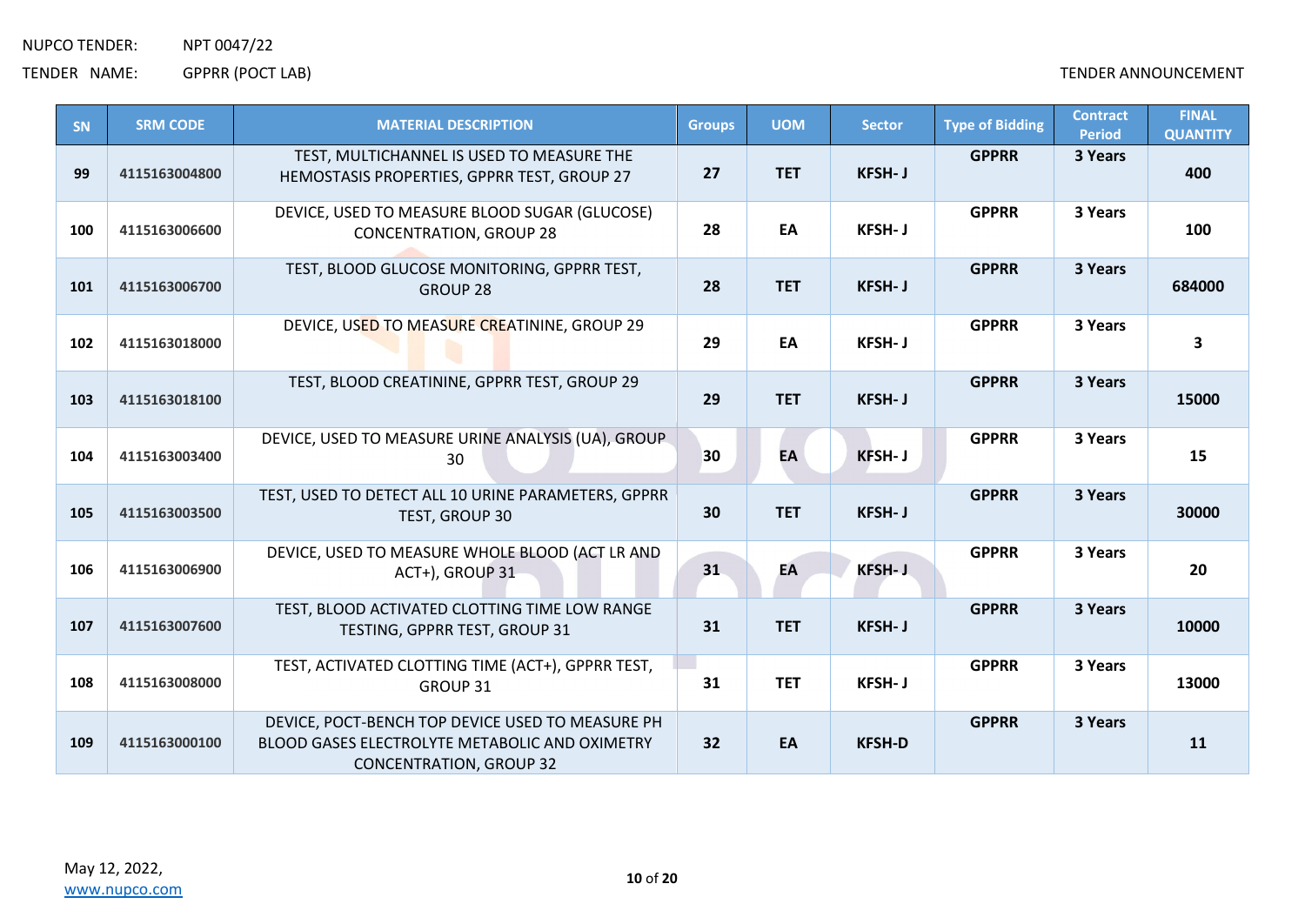| SN  | <b>SRM CODE</b> | <b>MATERIAL DESCRIPTION</b>                                                     | <b>Groups</b> | <b>UOM</b> | <b>Sector</b> | <b>Type of Bidding</b> | <b>Contract</b><br><b>Period</b> | <b>FINAL</b><br><b>QUANTITY</b> |
|-----|-----------------|---------------------------------------------------------------------------------|---------------|------------|---------------|------------------------|----------------------------------|---------------------------------|
| 110 | 4115163000200   | BLOOD GAS TEST MEASURES THE PARTIAL OF OXYGEN,<br><b>GPPRR TEST, GROUP 32</b>   | 32            | <b>TET</b> | <b>KFSH-D</b> | <b>GPPRR</b>           | 3 Years                          | 135000                          |
| 111 | 4115163000300   | BLOOD GAS TEST MEASURES SODIUM, GPPRR TEST,<br><b>GROUP 32</b>                  | 32            | <b>TET</b> | <b>KFSH-D</b> | <b>GPPRR</b>           | 3 Years                          | 135000                          |
| 112 | 4115163000400   | BLOOD GAS TEST MEASURES POTASSIUM, GPPRR TEST,<br>GROUP 32                      | 32            | <b>TET</b> | <b>KFSH-D</b> | <b>GPPRR</b>           | 3 Years                          | 135000                          |
| 113 | 4115163000500   | BLOOD GAS TEST MEASURES CHLORIDE, GPPRR TEST,<br><b>GROUP 32</b>                | 32            | <b>TET</b> | <b>KFSH-D</b> | <b>GPPRR</b>           | 3 Years                          | 135000                          |
| 114 | 4115163000600   | BLOOD GAS TEST MEASURES IONIZED CALCIUM, GPPRR<br>TEST, GROUP 32                | 32            | <b>TET</b> | <b>KFSH-D</b> | <b>GPPRR</b>           | 3 Years                          | 135000                          |
| 115 | 4115163000700   | BLOOD GAS TEST MEASURES LACTATE, GPPRR TEST,<br><b>GROUP 32</b>                 | 32            | <b>TET</b> | <b>KFSH-D</b> | <b>GPPRR</b>           | 3 Years                          | 135000                          |
| 116 | 4115163000800   | BLOOD GAS TEST MEASURES GLUCOSE, GPPRR TEST,<br>GROUP 32                        | 32            | <b>TET</b> | <b>KFSH-D</b> | <b>GPPRR</b>           | 3 Years                          | 135000                          |
| 117 | 4115163000900   | BLOOD GAS TEST MEASURES TOTAL HEMOGLOBIN, GPPRR<br>TEST, GROUP 32               | 32            | <b>TET</b> | <b>KFSH-D</b> | <b>GPPRR</b>           | 3 Years                          | 135000                          |
| 118 | 4115163011000   | BLOOD GAS TEST MEASURES THE HYDROGEN ION, GPPRR<br>TEST, GROUP 32               | 32            | <b>TET</b> | <b>KFSH-D</b> | <b>GPPRR</b>           | 3 Years                          | 135000                          |
| 119 | 4115163019500   | BLOOD GAS TEST MEASURES THE PARTIAL OF CARBON<br>DIOXIDE, GPPRR TEST, GROUP 32  | 32            | <b>TET</b> | <b>KFSH-D</b> | <b>GPPRR</b>           | 3 Years                          | 135000                          |
| 120 | 4115163006800   | DEVICE, USED TO MEASURE BLOOD SUGAR (GLUCOSE)<br><b>CONCENTRATION, GROUP 33</b> | 33            | EA         | <b>KFSH-D</b> | <b>GPPRR</b>           | 3 Years                          | 100                             |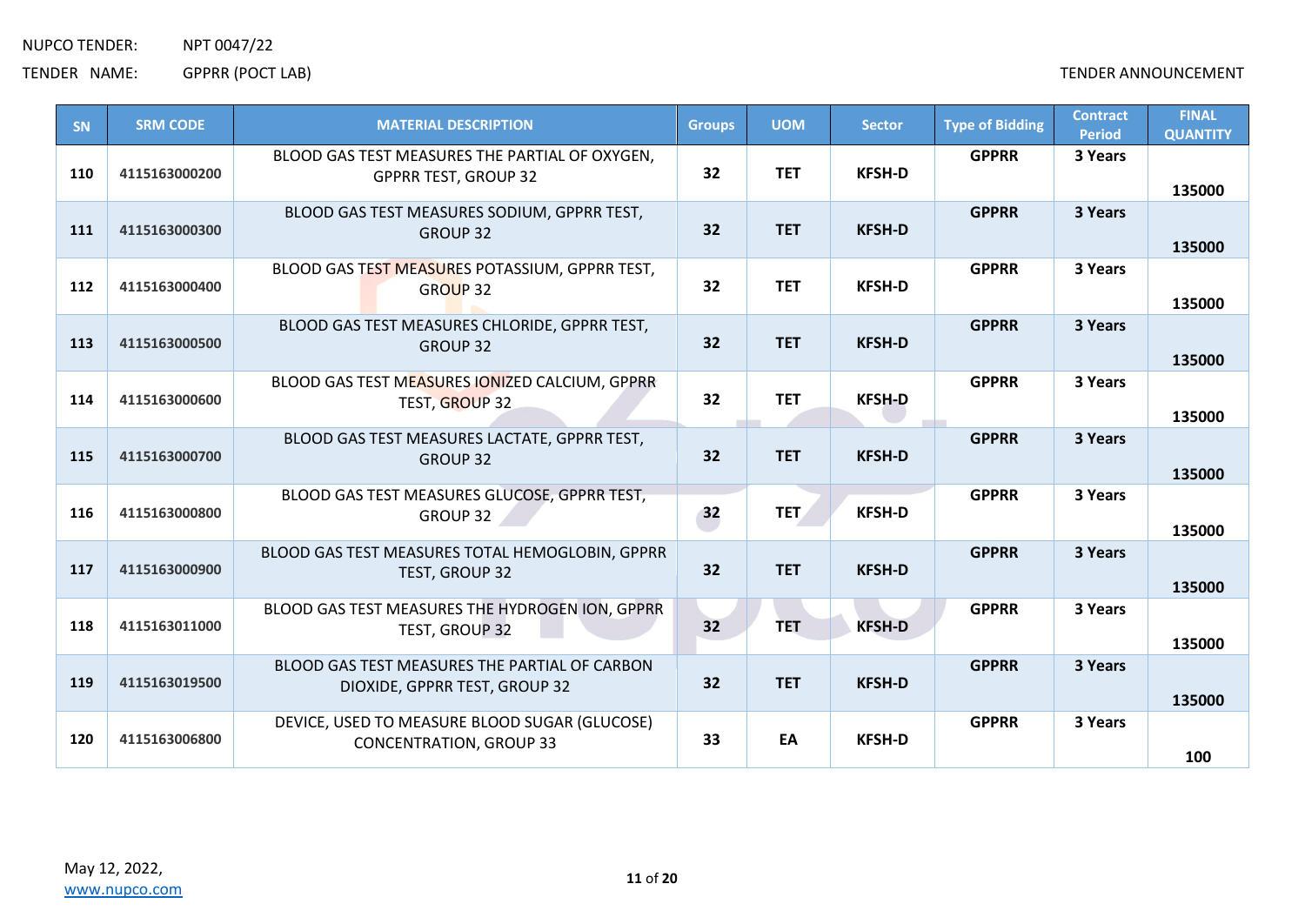TENDER NAME: GPPRR (POCT LAB) CHARGE ANNOUNCEMENT

| SN  | <b>SRM CODE</b> | <b>MATERIAL DESCRIPTION</b>                                                                                                                                                                              | <b>Groups</b> | <b>UOM</b> | <b>Sector</b> | <b>Type of Bidding</b> | <b>Contract</b><br><b>Period</b> | <b>FINAL</b><br><b>QUANTITY</b> |
|-----|-----------------|----------------------------------------------------------------------------------------------------------------------------------------------------------------------------------------------------------|---------------|------------|---------------|------------------------|----------------------------------|---------------------------------|
| 121 | 4115163011100   | TEST, BLOOD GLUCOSE TEST, GPPRR TEST, GROUP 33                                                                                                                                                           | 33            | <b>TET</b> | <b>KFSH-D</b> | <b>GPPRR</b>           | 3 Years                          | 540000                          |
| 122 | 4115163005400   | TEST, RAPID INFLUENZA DIAGNOSTIC TESTS (RIDTS) ARE<br>IMMUNOASSAYS THAT CAN IDENTIFY THE PRESENCE OF<br>INFLUENZA A AND B VIRAL NUCLEOPROTEIN ANTIGENS IN<br>RESPIRATORY SPECIMENS, GPPRR TEST, GROUP 34 | 34            | <b>TET</b> | <b>KFSH-D</b> | <b>GPPRR</b>           | 3 Years                          | 1080                            |
| 123 | 4115163008500   | DEVICE, USED TO MEASURE RAPID MOLECULAR IN VITRO<br>DIAGNOSTIC TEST UTILIZING A REAL-TIME REVERSE<br>TRANSCRIPTION POLYMERASE CHAIN REACTION (RRT-PCR)<br>AMPLIFICATION TECHNOLOGY, GPPRR TEST, GROUP 34 | 34            | EA         | <b>KFSH-D</b> | <b>GPPRR</b>           | 3 Years                          | $\mathbf{1}$                    |
| 124 | 4115163018500   | RESPIRATORY SYNCYTIAL VIRUS (RSV) TESTS, GPPRR TEST,<br><b>GROUP 34</b>                                                                                                                                  | 34            | <b>TET</b> | <b>KFSH-D</b> | <b>GPPRR</b>           | 3 Years                          | 1080                            |
| 125 | 4115163018700   | IN VITRO DIAGNOSTIC TEST FOR COVID 19 DIRECT NASAL<br>OR NASOPHARYNGEAL, GPPRR TEST, GROUP 34                                                                                                            | 34            | <b>TET</b> | <b>KFSH-D</b> | <b>GPPRR</b>           | 3 Years                          | 1200                            |
| 126 | 4115163001000   | DEVICE, USED TO MEASURE WHOLE BLOOD CREATININE<br>AND E-GFR, GROUP 35                                                                                                                                    | 35            | EA         | <b>KFSH-D</b> | <b>GPPRR</b>           | 3 Years                          | $\overline{\mathbf{z}}$         |
| 127 | 4115163001100   | TEST, RAPID BLOOD CREATININE, GPPRR TEST, GROUP 35                                                                                                                                                       | 35            | <b>TET</b> | <b>KFSH-D</b> | <b>GPPRR</b>           | 3 Years                          | 24000                           |
| 128 | 4115163001200   | DEVICE, USED TO MEASURE WHOLE BLOOD PT/INR,<br>GROUP 36                                                                                                                                                  | 36            | EA         | <b>KFSH-D</b> | <b>GPPRR</b>           | 3 Years                          | $\mathbf{1}$                    |
| 129 | 4115163005700   | TEST, PROTHROMBINE TIME ALONG WITH ITS DERIVED<br><b>MEASURES OF PROTHROMBIN RATION AND INTERNATIONAL</b><br>NORMALIZED RATIO, GPPRR TEST, GROUP 36                                                      | 36            | <b>TET</b> | <b>KFSH-D</b> | <b>GPPRR</b>           | 3 Years                          | 1440                            |
| 130 | 4115163005500   | DEVICE USED TO DETECT ALL URINE PARAMETER SPECIFIC<br>GRAVITY, PH, AND LEUKOCYTE PROTEIN, GLUCOSE, KETONE,<br>BILIRUBIN, BLOOD, UROBILINOGEN AND NITRITE, GROUP 37                                       | 37            | EA         | <b>KFSH-D</b> | <b>GPPRR</b>           | 3 Years                          | 10                              |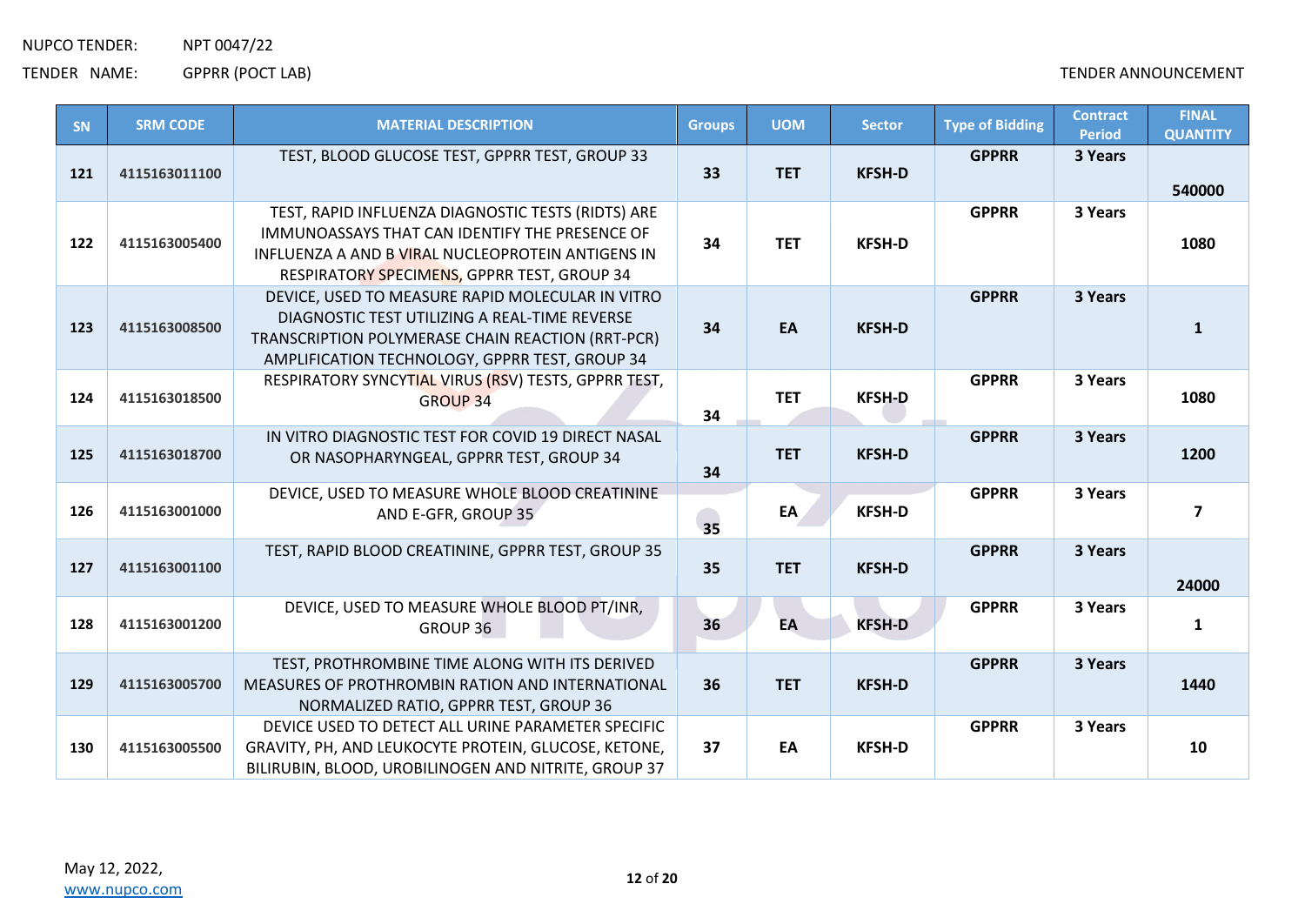| SN  | <b>SRM CODE</b> | <b>MATERIAL DESCRIPTION</b>                                                                                                                                                                                                            | <b>Groups</b> | <b>UOM</b> | <b>Sector</b> | <b>Type of Bidding</b> | <b>Contract</b><br><b>Period</b> | <b>FINAL</b><br><b>QUANTITY</b> |
|-----|-----------------|----------------------------------------------------------------------------------------------------------------------------------------------------------------------------------------------------------------------------------------|---------------|------------|---------------|------------------------|----------------------------------|---------------------------------|
| 131 | 4115163005600   | TEST, USED TO DETECT ALL 10 URINE PARAMETERS, GPPRR<br>TEST, GROUP 37                                                                                                                                                                  | 37            | <b>TET</b> | <b>KFSH-D</b> | <b>GPPRR</b>           | 3 Years                          | 28800                           |
| 132 | 4115163008600   | DEVICE USED TO MEASURE WHOLE BLOOD THE EXTENT OF<br>PLATELET AGGREGATION IN THE PRESENCE OF P2Y12<br>INHIBITOR DRUGS SUCH AS CLOPIDOGREL (PLAVIX),<br>PRASUGREL (EFFIENT), TICAGRELOR (BRILINTA) AND<br>TICLOPIDINE (TICLID), GROUP 38 | 38            | EA         | <b>KFSH-D</b> | <b>GPPRR</b>           | 3 Years                          | 1                               |
| 133 | 4115163008700   | TEST, MEASURE AND QUANTITATE PLATELET<br>RESPONSIVENESS TO A VARIETY OF ANTIPLATELET<br>MEDICATIONS INCLUDING ASPIRIN OR P2Y12 INHIBITOR<br>DRUGS, GPPRR TEST, GROUP 38                                                                | 38            | <b>TET</b> | <b>KFSH-D</b> | <b>GPPRR</b>           | 3 Years                          | 432                             |
| 134 | 4115163003700   | DEVICE, USED TO MEASURE HEMOGLOBIN A1C, GROUP 39                                                                                                                                                                                       | 39            | EA         | <b>KFSH-D</b> | <b>GPPRR</b>           | 3 Years                          | 3                               |
| 135 | 4115163003800   | TEST, USED TO MEASURE AMOUNT OF BLOOD SUGAR<br>ATTACHED TO HEMOGLOBIN, GPPRR TEST, GROUP 39                                                                                                                                            | 39            | <b>TET</b> | <b>KFSH-D</b> | <b>GPPRR</b>           | 3 Years                          | 1500                            |
| 136 | 4115163003600   | THE AMOUNT OF TROPONINE IN WHOLE BLOOD, GROUP<br><b>40 GPPRR TEST</b>                                                                                                                                                                  | 40            | <b>TET</b> | <b>KFSH-D</b> | <b>GPPRR</b>           | 3 Years                          | 1000                            |
| 137 | 4115163003900   | DEVICE, USED TO MEASURE WHOLE BLOOD HIGH<br>SENSITIVITY TROPONIN I, GROUP 40                                                                                                                                                           | 40            | EA         | <b>KFSH-D</b> | <b>GPPRR</b>           | 3 Years                          | $\overline{2}$                  |
| 138 | 4115163007700   | INSTRUMENT USED TO MEASURE VISCOELASTIC<br>COAGULATION TESTING, GPPRR TEST, GROUP 41                                                                                                                                                   | 41            | EA         | <b>KFSH-D</b> | <b>GPPRR</b>           | 3 Years                          | $\overline{2}$                  |
| 139 | 4115163020000   | TEST, MULTICHANNEL IS USED TO MEASURE THE<br>HEMOSTASIS PROPERTIES, GPPRR TEST, GROUP 41                                                                                                                                               | 41            | <b>TET</b> | <b>KFSH-D</b> | <b>GPPRR</b>           | 3 Years                          | 1728                            |
| 140 | 4115163005100   | DEVICE, USED TO MEASURE WHOLE BLOOD ACT-LR,<br>GROUP <sub>42</sub>                                                                                                                                                                     | 42            | EA         | <b>KFSH-D</b> | <b>GPPRR</b>           | 3 Years                          | 4                               |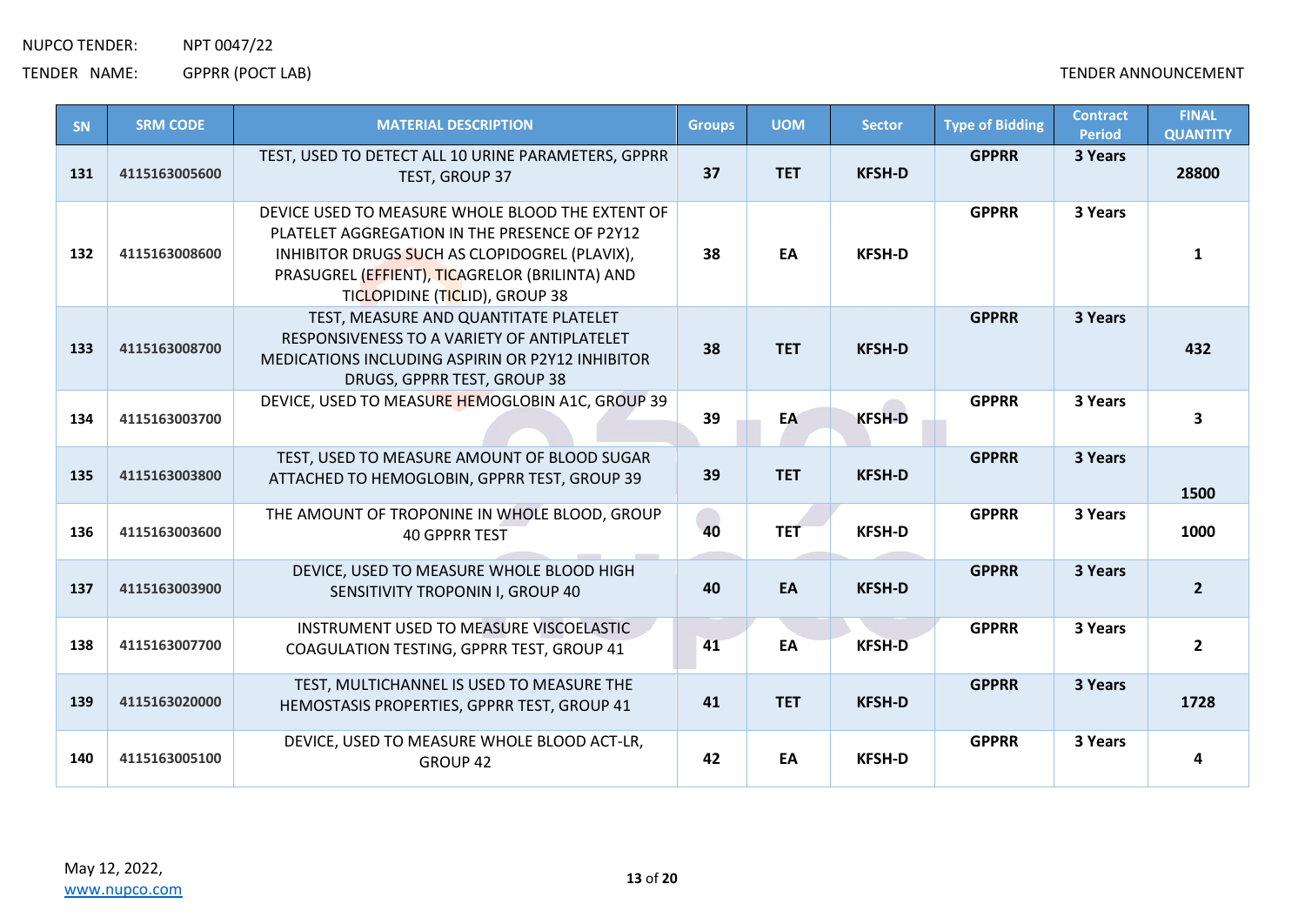| <b>SN</b> | <b>SRM CODE</b> | <b>MATERIAL DESCRIPTION</b>                                                                                                                     | <b>Groups</b> | <b>UOM</b> | <b>Sector</b> | <b>Type of Bidding</b> | <b>Contract</b><br><b>Period</b> | <b>FINAL</b><br><b>QUANTITY</b> |
|-----------|-----------------|-------------------------------------------------------------------------------------------------------------------------------------------------|---------------|------------|---------------|------------------------|----------------------------------|---------------------------------|
| 141       | 4115163005200   | TEST, ACTIVATED CLOTTING TIME FOR LOW HEPARIN<br>DOSES, GPPRR TEST, GROUP 42                                                                    | 42            | <b>TET</b> | <b>KFSH-D</b> | <b>GPPRR</b>           | 3 Years                          | 2160                            |
| 142       | 4115163001300   | TEST, PARTIAL PRESSURE OF CARBON DIOXIDE, GPPRR<br><b>TEST, GROUP 43</b>                                                                        | 43            | <b>TET</b> | <b>KSUMC</b>  | <b>GPPRR</b>           | 3 Years                          | 450000                          |
| 143       | 4115163001400   | TEST, PARTIAL PRESSURE OF OXYGEN, GPPRR TEST,<br>GROUP <sub>43</sub>                                                                            | 43            | <b>TET</b> | <b>KSUMC</b>  | <b>GPPRR</b>           | 3 Years                          | 450000                          |
| 144       | 4115163005300   | ANALYZER, BLOOD GASES, GPPRR TEST, GROUP 43                                                                                                     | 43            | EA         | <b>KSUMC</b>  | <b>GPPRR</b>           | 3 Years                          | 40                              |
| 145       | 4115163011200   | TEST, SODIUM (NA+) (IS THE DOMINANT CATION IN THE<br>EXTRACELLULAR FLUID), GPPRR TEST, GROUP 43                                                 | 43            | <b>TET</b> | <b>KSUMC</b>  | <b>GPPRR</b>           | 3 Years                          | 450000                          |
| 146       | 4115163011300   | TEST, POTASSIUM (K+) (IS THE MAJOR CATION IN THE<br>INTRACELLULAR FLUID), GPPRR TEST, GROUP 43                                                  | 43            | <b>TET</b> | <b>KSUMC</b>  | <b>GPPRR</b>           | 3 Years                          | 450000                          |
| 147       | 4115163011400   | TEST, CHLORIDE (CL-) (IS THE MAJOR ANION IN THE<br>EXTRACELLULAR FLUID AND ONE OF THE MOST IMPORTANT<br>ANIONS IN BLOOD), GPPRR TEST, GROUP 43  | 43            | <b>TET</b> | <b>KSUMC</b>  | <b>GPPRR</b>           | 3 Years                          | 450000                          |
| 148       | 4115163011500   | TEST, IONIZED CALCIUM ION (CA2+) (IS ONE OF THE MOST<br>PREVALENT CATIONS IN THE BODY), GPPRR TEST, GROUP 43                                    | 43            | <b>TET</b> | <b>KSUMC</b>  | <b>GPPRR</b>           | 3 Years                          | 450000                          |
| 149       | 4115163011600   | TEST LACTATE, (THE ANION THAT RESULTS FROM<br>DISSOCIATION OF LACTIC ACID, IS AN INTRACELLULAR<br>METABOLITE OF GLUCOSE), GPPRR TEST, GROUP 43  | 43            | <b>TET</b> | <b>KSUMC</b>  | <b>GPPRR</b>           | 3 Years                          | 450000                          |
| 150       | 4115163011700   | TEST, GLUCOSE (THE MOST ABUNDANT CARBOHYDRATE<br>IN HUMAN METABOLISM, SERVES AS THE MAJOR<br>INTRACELLULAR ENERGY SOURCE), GPPRR TEST, GROUP 43 | 43            | <b>TET</b> | <b>KSUMC</b>  | <b>GPPRR</b>           | 3 Years                          | 450000                          |
| 151       | 4115163011800   | TEST, TOTAL HEMOGLOBIN, GPPRR TEST, GROUP 43                                                                                                    | 43            | <b>TET</b> | <b>KSUMC</b>  | <b>GPPRR</b>           | 3 Years                          | 450000                          |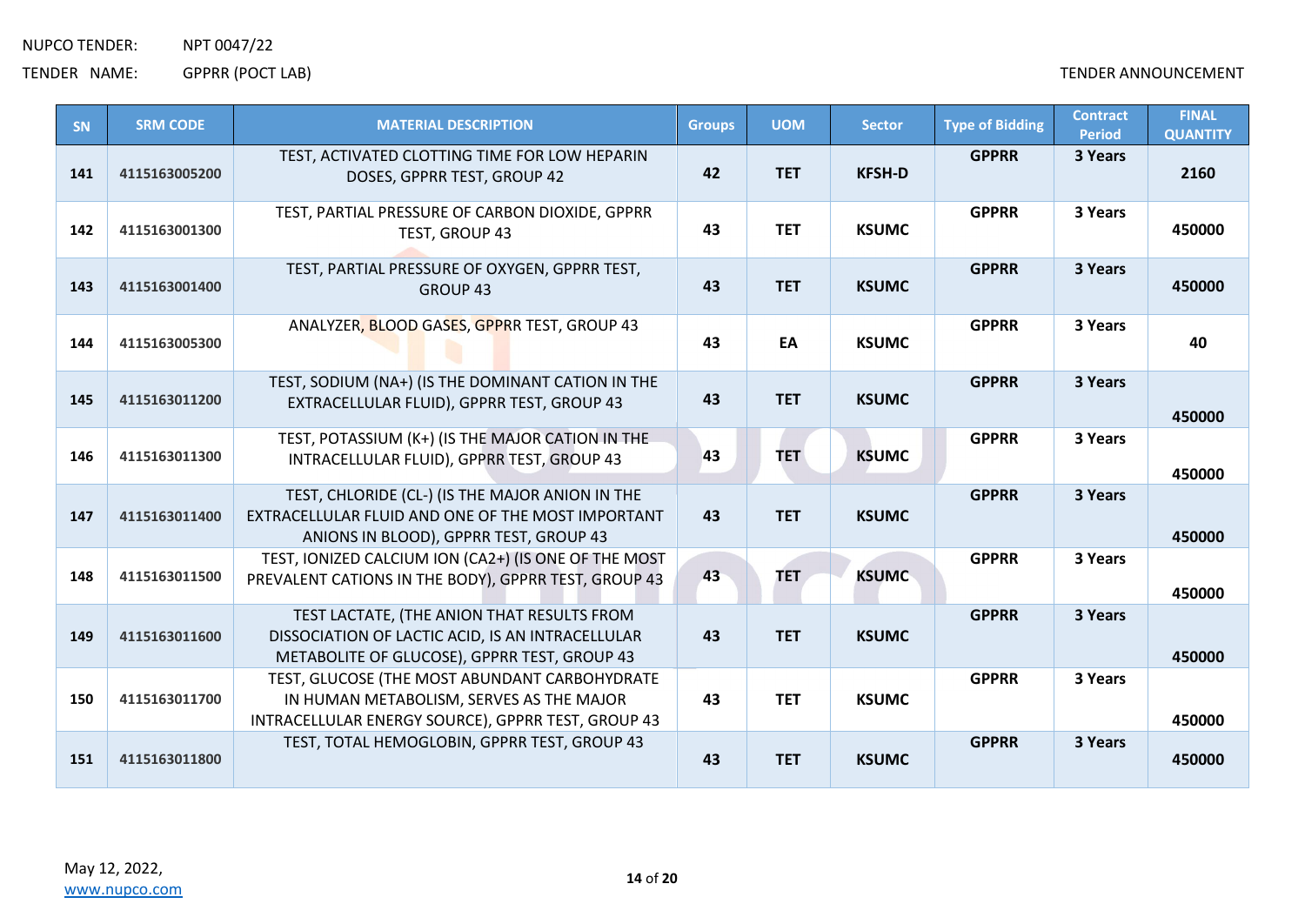TENDER NAME: GPPRR (POCT LAB) CHARGE ANNOUNCEMENT

| SN  | <b>SRM CODE</b> | <b>MATERIAL DESCRIPTION</b>                                                                                                             | <b>Groups</b> | <b>UOM</b> | <b>Sector</b>   | <b>Type of Bidding</b> | <b>Contract</b><br><b>Period</b> | <b>FINAL</b><br><b>QUANTITY</b> |
|-----|-----------------|-----------------------------------------------------------------------------------------------------------------------------------------|---------------|------------|-----------------|------------------------|----------------------------------|---------------------------------|
| 152 | 4115163017300   | TEST, POTENTIAL OF HYDROGEN (TO MEASURE THE<br>DEGREE OF ACIDITY OR ALKALINITY OF BLOOD AND OTHER<br>BODY LIQUID), GPPRR TEST, GROUP 43 | 43            | <b>TET</b> | <b>KSUMC</b>    | <b>GPPRR</b>           | 3 Years                          | 450000                          |
| 153 | 4115163011900   | DEVICE, USED TO MEASURE BLOOD SUGAR (GLUCOSE)<br>CONCENTRATION, GPPRR TEST, GROUP 44                                                    | 44            | EA         | <b>KSUMC</b>    | <b>GPPRR</b>           | 3 Years                          | 285                             |
| 154 | 4115163012000   | TEST, BLOOD GLUCOSE MONITORING, GPPRR TEST,<br><b>GROUP 44</b>                                                                          | 44            | <b>TET</b> | <b>KSUMC</b>    | <b>GPPRR</b>           | 3 Years                          | 1150000                         |
| 155 | 4115163012100   | DEVICE, USED TO MEASURE WHOLE BLOOD CREATININE,<br><b>GPPRR TEST, GROUP 45</b>                                                          | 45            | EA         | <b>KSUMC</b>    | <b>GPPRR</b>           | 3 Years                          | $\overline{7}$                  |
| 156 | 4115163012200   | TEST, BLOOD CREATININE, GPPRR TEST, GROUP 45                                                                                            | 45            | <b>TET</b> | <b>KSUMC</b>    | <b>GPPRR</b>           | 3 Years                          | 13500                           |
| 157 | 4115163012300   | DEVICE, USED TO MEASURE WHOLE BLOOD HEMOGLOBIN<br>A1C, GPPRR TEST, GROUP 46                                                             | 46            | EA         | <b>KSUMC</b>    | <b>GPPRR</b>           | 3 Years                          | 6                               |
| 158 | 4115163012400   | TEST, BLOOD HEMOGLOBIN A1C, GPPRR TEST, GROUP 46                                                                                        | 46            | <b>TET</b> | <b>KSUMC</b>    | <b>GPPRR</b>           | 3 Years                          | 9000                            |
| 159 | 4115163012500   | POCT-BENCH TOP DEVICE USED TO MEASURE PH BLOOD<br>GASES ELECTROLYTE METABOLIC AND OXIMETRY<br><b>CONCENTRATION, GROUP 47</b>            | 47            | EA         | <b>KFSHRC-M</b> | <b>GPPRR</b>           | 3 Years                          | 30                              |
| 160 | 4115163012600   | POTENTIAL OF HYDROGEN, GROUP 47 GPPRR TEST                                                                                              | 47            | <b>TET</b> | <b>KFSHRC-M</b> | <b>GPPRR</b>           | 3 Years                          | 100000                          |
| 161 | 4115163012700   | PARTIAL PRESSURE OF OXYGEN, GROUP 47 GPPRR TEST                                                                                         | 47            | <b>TET</b> | <b>KFSHRC-M</b> | <b>GPPRR</b>           | 3 Years                          | 100000                          |
| 162 | 4115163013000   | TEST, GLUCOSE, GPPRR TEST, GROUP 47                                                                                                     | 47            | <b>TET</b> | <b>KFSHRC-M</b> | <b>GPPRR</b>           | 3 Years                          | 100000                          |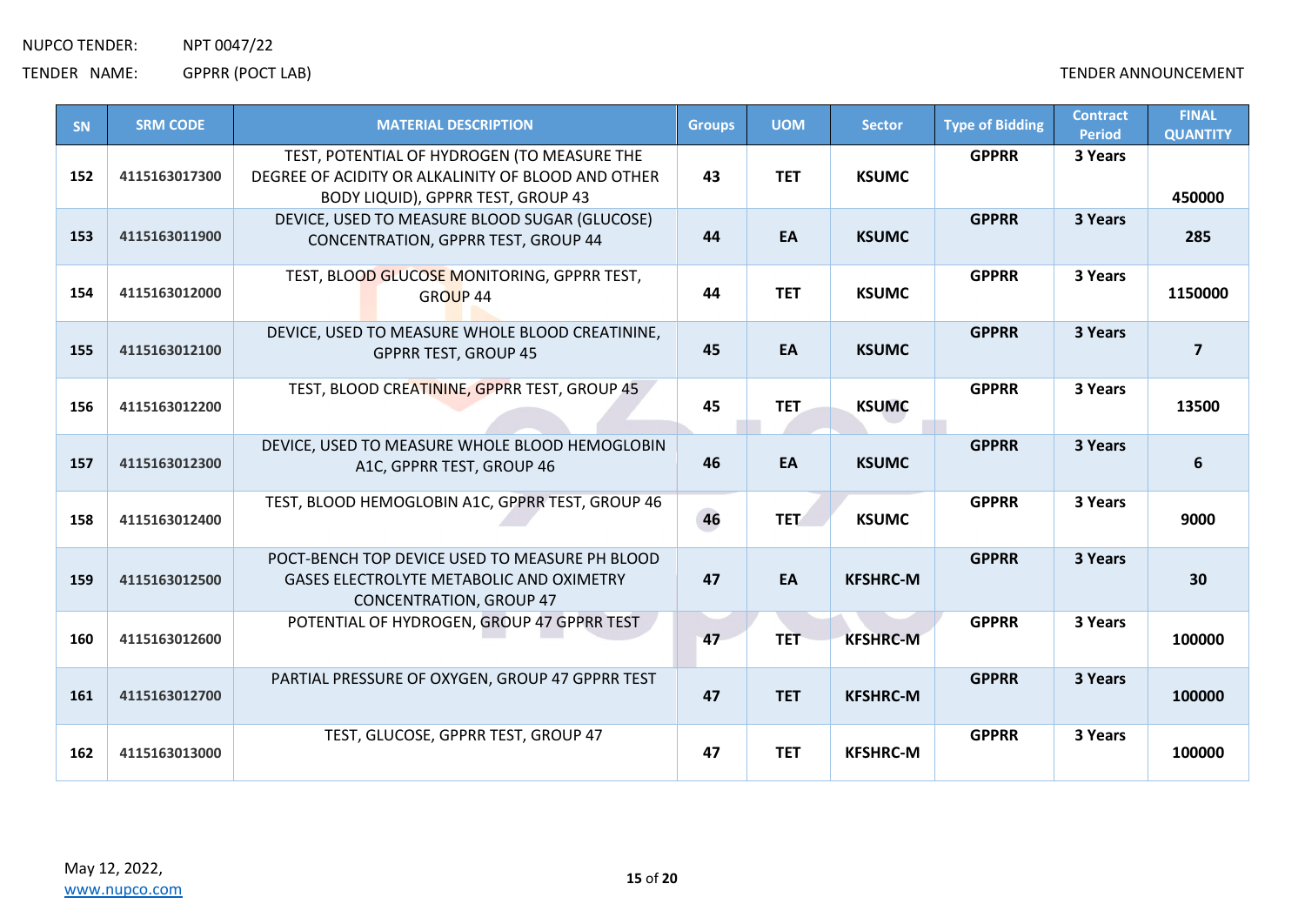| SN  | <b>SRM CODE</b> | <b>MATERIAL DESCRIPTION</b>                                                     | <b>Groups</b> | <b>UOM</b> | <b>Sector</b>   | <b>Type of Bidding</b> | <b>Contract</b><br><b>Period</b> | <b>FINAL</b><br><b>QUANTITY</b> |
|-----|-----------------|---------------------------------------------------------------------------------|---------------|------------|-----------------|------------------------|----------------------------------|---------------------------------|
| 163 | 4115163013100   | TEST, LACTATE, GPPRR TEST, GROUP 47                                             | 47            | <b>TET</b> | <b>KFSHRC-M</b> | <b>GPPRR</b>           | 3 Years                          | 100000                          |
| 164 | 4115163013200   | TEST, IONIZED CALCIUM, GPPRR TEST, GROUP 47                                     | 47            | <b>TET</b> | <b>KFSHRC-M</b> | <b>GPPRR</b>           | 3 Years                          | 100000                          |
| 165 | 4115163013300   | TEST, CHLORIDE, GPPRR TEST, GROUP 47                                            | 47            | <b>TET</b> | <b>KFSHRC-M</b> | <b>GPPRR</b>           | 3 Years                          | 100000                          |
| 166 | 4115163013400   | TEST, SODIUM, GPPRR TEST, GROUP 47                                              | 47            | <b>TET</b> | <b>KFSHRC-M</b> | <b>GPPRR</b>           | 3 Years                          | 100000                          |
| 167 | 4115163013500   | TEST, POTASSIUM, GPPRR TEST, GROUP 47                                           | 47            | <b>TET</b> | <b>KFSHRC-M</b> | <b>GPPRR</b>           | 3 Years                          | 100000                          |
| 168 | 4115163013600   | TEST, TOTAL HEMOGLOBIN, GPPRR TEST, GROUP 47                                    | 47            | <b>TET</b> | <b>KFSHRC-M</b> | <b>GPPRR</b>           | 3 Years                          | 100000                          |
| 169 | 4115163013700   | TEST, PARTIAL PRESSURE OF CARBON DIOXIDE, GPPRR<br>TEST, GROUP 47               | 47            | <b>TET</b> | <b>KFSHRC-M</b> | <b>GPPRR</b>           | 3 Years                          | 100000                          |
| 170 | 4115163013800   | DEVICE, USED TO MEASURE BLOOD SUGAR (GLUCOSE)<br><b>CONCENTRATION, GROUP 48</b> | 48            | EA         | <b>KFSHRC-M</b> | <b>GPPRR</b>           | 3 Years                          | 120                             |
| 171 | 4115163013900   | TEST, BLOOD GLUCOSE MONITORING, GPPRR TEST,<br>GROUP 48                         | 48            | <b>TET</b> | <b>KFSHRC-M</b> | <b>GPPRR</b>           | 3 Years                          | 500000                          |
| 172 | 4115163014000   | DEVICE, THROMBELASTOGRAPH COAGULATION<br>ANALYZER, GROUP 49                     | 49            | EA         | <b>KFSHRC-M</b> | <b>GPPRR</b>           | 3 Years                          | $\overline{2}$                  |
| 173 | 4115163014100   | TEST, THROMBELASTOGRAPHY, GPPRR TEST, GROUP 49                                  | 49            | <b>TET</b> | <b>KFSHRC-M</b> | <b>GPPRR</b>           | 3 Years                          | 200                             |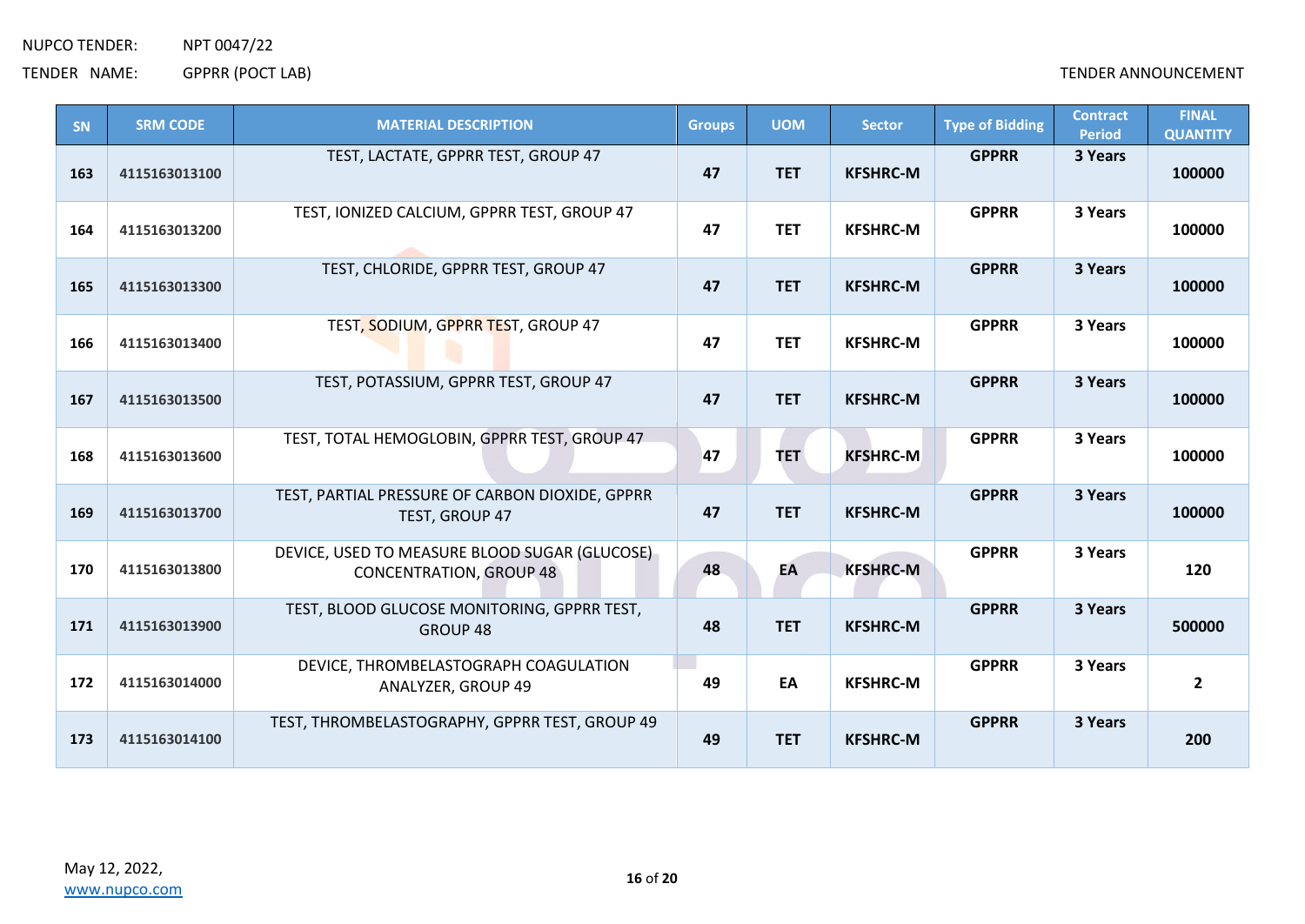| <b>GPPRR</b><br>3 Years<br>POTENTIAL OF HYDROGEN, GROUP 50 GPPRR TEST<br>50<br><b>TET</b><br>174<br><b>MOH</b><br>9045660<br>4115163012800<br><b>GPPRR</b><br>3 Years<br>PARTIAL PRESSURE OF OXYGEN, GROUP 50 GPPRR TEST<br>50<br><b>TET</b><br><b>MOH</b><br>9045660<br>175<br>4115163012900<br><b>GPPRR</b><br>3 Years<br>BLOOD GASES ANALYZER, GROUP 50<br>50<br>176<br>4115163014200<br>EA<br><b>MOH</b><br>1415<br>3 Years<br>TEST, PARTIAL PRESSURE OF CARBON DIOXIDE, GPPRR<br><b>GPPRR</b><br>50<br><b>TET</b><br><b>MOH</b><br>9045660<br>177<br>4115163014300<br>TEST, GROUP 50<br>TEST, SODIUM, GPPRR TEST, GROUP 50<br><b>GPPRR</b><br>3 Years<br>50<br><b>TET</b><br><b>MOH</b><br>9045660<br>178<br>4115163014400<br>TEST, POTASSIUM, GPPRR TEST, GROUP 50<br><b>GPPRR</b><br>3 Years<br>50<br><b>TET</b><br><b>MOH</b><br>179<br>4115163014500<br>9045660<br>TEST, IONIZED CALCIUM, GPPRR TEST, GROUP 50<br><b>GPPRR</b><br>3 Years<br>50<br><b>MOH</b><br>180<br><b>TET</b><br>9045660<br>4115163014600<br><b>GPPRR</b><br>3 Years<br>TEST, CHLORIDE, GPPRR TEST, GROUP 50<br>50<br><b>TET</b><br><b>MOH</b><br>9045660<br>181<br>4115163014700<br>TEST, GLUCOSE, GPPRR TEST, GROUP 50<br>3 Years<br><b>GPPRR</b><br>50<br>182<br><b>TET</b><br><b>MOH</b><br>9045660<br>4115163014800<br><b>GPPRR</b><br>3 Years<br>TEST, LACTATE, GPPRR TEST, GROUP 50<br>50<br><b>TET</b><br><b>MOH</b><br>183<br>4115163014900<br>9045660<br>TEST, HEMATOCRIT, GPPRR TEST, GROUP 50<br><b>GPPRR</b><br>3 Years<br>50<br><b>TET</b><br><b>MOH</b><br>9045660<br>184<br>4115163015000 | SN | <b>SRM CODE</b> | <b>MATERIAL DESCRIPTION</b> | <b>Groups</b> | <b>UOM</b> | <b>Sector</b> | <b>Type of Bidding</b> | <b>Contract</b><br><b>Period</b> | <b>FINAL</b><br><b>QUANTITY</b> |
|-----------------------------------------------------------------------------------------------------------------------------------------------------------------------------------------------------------------------------------------------------------------------------------------------------------------------------------------------------------------------------------------------------------------------------------------------------------------------------------------------------------------------------------------------------------------------------------------------------------------------------------------------------------------------------------------------------------------------------------------------------------------------------------------------------------------------------------------------------------------------------------------------------------------------------------------------------------------------------------------------------------------------------------------------------------------------------------------------------------------------------------------------------------------------------------------------------------------------------------------------------------------------------------------------------------------------------------------------------------------------------------------------------------------------------------------------------------------------------------------------------------------------------------------------------------------------------------------|----|-----------------|-----------------------------|---------------|------------|---------------|------------------------|----------------------------------|---------------------------------|
|                                                                                                                                                                                                                                                                                                                                                                                                                                                                                                                                                                                                                                                                                                                                                                                                                                                                                                                                                                                                                                                                                                                                                                                                                                                                                                                                                                                                                                                                                                                                                                                         |    |                 |                             |               |            |               |                        |                                  |                                 |
|                                                                                                                                                                                                                                                                                                                                                                                                                                                                                                                                                                                                                                                                                                                                                                                                                                                                                                                                                                                                                                                                                                                                                                                                                                                                                                                                                                                                                                                                                                                                                                                         |    |                 |                             |               |            |               |                        |                                  |                                 |
|                                                                                                                                                                                                                                                                                                                                                                                                                                                                                                                                                                                                                                                                                                                                                                                                                                                                                                                                                                                                                                                                                                                                                                                                                                                                                                                                                                                                                                                                                                                                                                                         |    |                 |                             |               |            |               |                        |                                  |                                 |
|                                                                                                                                                                                                                                                                                                                                                                                                                                                                                                                                                                                                                                                                                                                                                                                                                                                                                                                                                                                                                                                                                                                                                                                                                                                                                                                                                                                                                                                                                                                                                                                         |    |                 |                             |               |            |               |                        |                                  |                                 |
|                                                                                                                                                                                                                                                                                                                                                                                                                                                                                                                                                                                                                                                                                                                                                                                                                                                                                                                                                                                                                                                                                                                                                                                                                                                                                                                                                                                                                                                                                                                                                                                         |    |                 |                             |               |            |               |                        |                                  |                                 |
|                                                                                                                                                                                                                                                                                                                                                                                                                                                                                                                                                                                                                                                                                                                                                                                                                                                                                                                                                                                                                                                                                                                                                                                                                                                                                                                                                                                                                                                                                                                                                                                         |    |                 |                             |               |            |               |                        |                                  |                                 |
|                                                                                                                                                                                                                                                                                                                                                                                                                                                                                                                                                                                                                                                                                                                                                                                                                                                                                                                                                                                                                                                                                                                                                                                                                                                                                                                                                                                                                                                                                                                                                                                         |    |                 |                             |               |            |               |                        |                                  |                                 |
|                                                                                                                                                                                                                                                                                                                                                                                                                                                                                                                                                                                                                                                                                                                                                                                                                                                                                                                                                                                                                                                                                                                                                                                                                                                                                                                                                                                                                                                                                                                                                                                         |    |                 |                             |               |            |               |                        |                                  |                                 |
|                                                                                                                                                                                                                                                                                                                                                                                                                                                                                                                                                                                                                                                                                                                                                                                                                                                                                                                                                                                                                                                                                                                                                                                                                                                                                                                                                                                                                                                                                                                                                                                         |    |                 |                             |               |            |               |                        |                                  |                                 |
|                                                                                                                                                                                                                                                                                                                                                                                                                                                                                                                                                                                                                                                                                                                                                                                                                                                                                                                                                                                                                                                                                                                                                                                                                                                                                                                                                                                                                                                                                                                                                                                         |    |                 |                             |               |            |               |                        |                                  |                                 |
|                                                                                                                                                                                                                                                                                                                                                                                                                                                                                                                                                                                                                                                                                                                                                                                                                                                                                                                                                                                                                                                                                                                                                                                                                                                                                                                                                                                                                                                                                                                                                                                         |    |                 |                             |               |            |               |                        |                                  |                                 |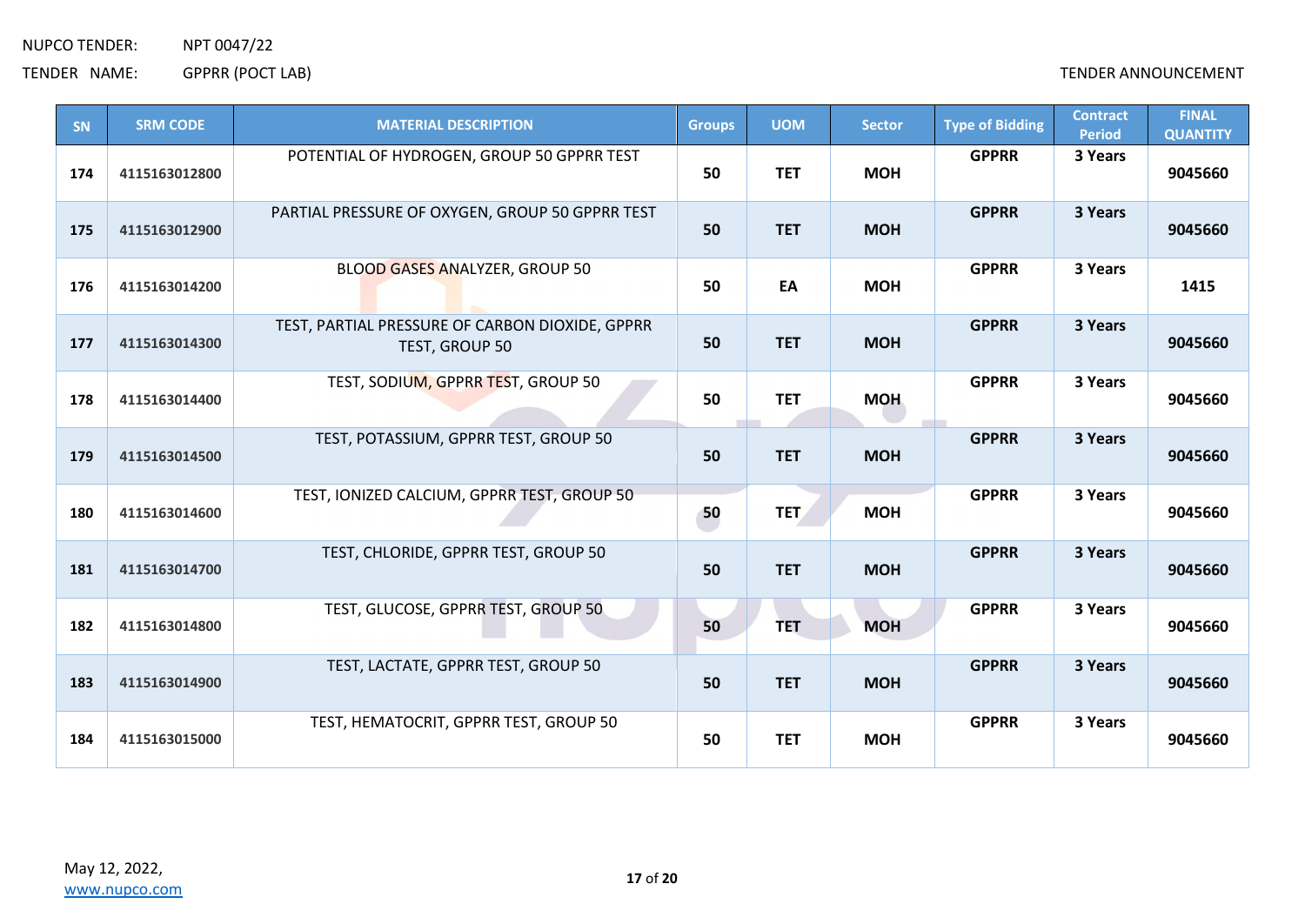| SN  | <b>SRM CODE</b> | <b>MATERIAL DESCRIPTION</b>                                  | <b>Groups</b> | <b>UOM</b> | <b>Sector</b> | <b>Type of Bidding</b> | <b>Contract</b><br><b>Period</b> | <b>FINAL</b><br><b>QUANTITY</b> |
|-----|-----------------|--------------------------------------------------------------|---------------|------------|---------------|------------------------|----------------------------------|---------------------------------|
| 185 | 4115163015100   | TEST, TOTAL HEMOGLOBIN, GPPRR TEST, GROUP 50                 | 50            | <b>TET</b> | <b>MOH</b>    | <b>GPPRR</b>           | 3 Years                          | 9045660                         |
| 186 | 4115163006200   | DEVICE USED TO MEASURE BLOOD COAGULATION PT/INR,<br>GROUP 51 | 51            | EA         | <b>MOH</b>    | <b>GPPRR</b>           | 3 Years                          | 723                             |
| 187 | 4115163006300   | TEST, BLOOD COAGULATION PT/INR, GPPRR TEST, GROUP<br>51      | 51            | <b>TET</b> | <b>MOH</b>    | <b>GPPRR</b>           | 3 Years                          | 4348875                         |
| 188 | 4115163002800   | DEVICE, USED TO MEASURE HEMOGLOBIN A1C, GROUP 52             | 52            | EA         | <b>MOH</b>    | <b>GPPRR</b>           | 3 Years                          | 2400                            |
| 189 | 4115163002900   | TEST, BLOOD HEMOGLOBIN A1C, GPPRR TEST, GROUP 52             | 52            | <b>TET</b> | <b>MOH</b>    | <b>GPPRR</b>           | 3 Years                          | 1906068                         |
| 190 | 4115163015200   | BLOOD GAS ANALYZER MACHINE, GROUP 53                         | 53            | EA         | <b>MODA</b>   | <b>GPPRR</b>           | 3 Years                          | 113                             |
| 191 | 4115163015300   | TEST, PH, GPPRR TEST, GROUP 53                               | 53            | <b>TET</b> | <b>MODA</b>   | <b>GPPRR</b>           | 3 Years                          | 1967856                         |
| 192 | 4115163015400   | TEST, PCO1, GPPRR TEST, GROUP 53                             | 53            | <b>TET</b> | <b>MODA</b>   | <b>GPPRR</b>           | 3 Years                          | 1967856                         |
| 193 | 4115163015500   | TEST, PO1, GPPRR TEST, GROUP 53                              | 53            | <b>TET</b> | <b>MODA</b>   | <b>GPPRR</b>           | 3 Years                          | 1967856                         |
| 194 | 4115163015600   | TEST, CL, GPPRR TEST, GROUP 53                               | 53            | <b>TET</b> | <b>MODA</b>   | <b>GPPRR</b>           | 3 Years                          | 1446000                         |
| 195 | 4115163015700   | TEST, K, GPPRR TEST, GROUP 53                                | 53            | <b>TET</b> | <b>MODA</b>   | <b>GPPRR</b>           | 3 Years                          | 1967856                         |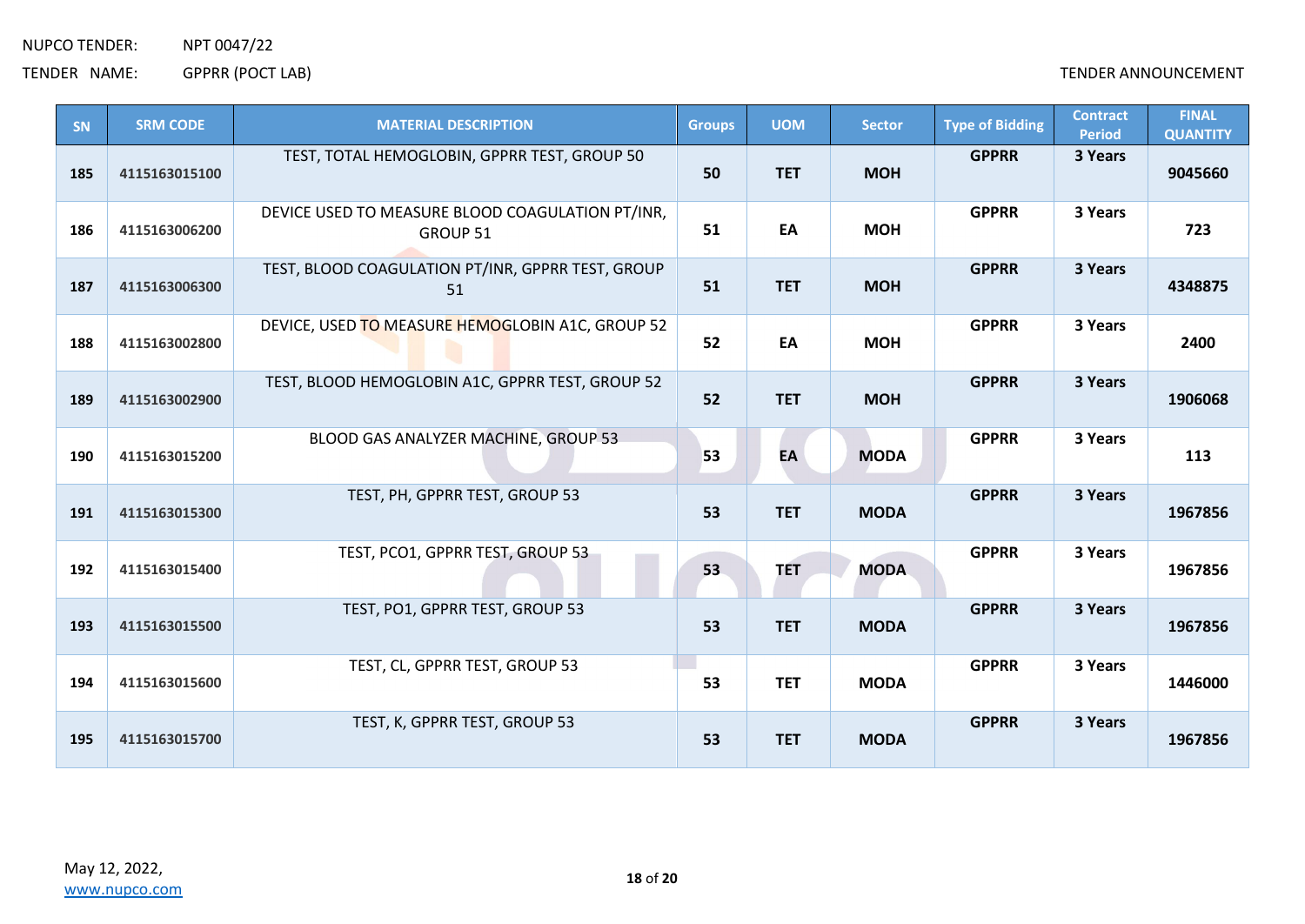| SN  | <b>SRM CODE</b> | <b>MATERIAL DESCRIPTION</b>                                                                                                                                        | <b>Groups</b> | <b>UOM</b> | <b>Sector</b> | <b>Type of Bidding</b> | <b>Contract</b><br><b>Period</b> | <b>FINAL</b><br><b>QUANTITY</b> |
|-----|-----------------|--------------------------------------------------------------------------------------------------------------------------------------------------------------------|---------------|------------|---------------|------------------------|----------------------------------|---------------------------------|
| 196 | 4115163015800   | TEST, NA, GPPRR TEST, GROUP 53                                                                                                                                     | 53            | <b>TET</b> | <b>MODA</b>   | <b>GPPRR</b>           | 3 Years                          | 1967856                         |
| 197 | 4115163015900   | TEST, CA, GPPRR TEST, GROUP 53                                                                                                                                     | 53            | <b>TET</b> | <b>MODA</b>   | <b>GPPRR</b>           | 3 Years                          | 1967856                         |
| 198 | 4115163016000   | TEST, GLU, GPPRR TEST, GROUP 53                                                                                                                                    | 53            | <b>TET</b> | <b>MODA</b>   | <b>GPPRR</b>           | 3 Years                          | 1967856                         |
| 199 | 4115163016100   | TEST, LACTATE, GPPRR TEST, GROUP 53                                                                                                                                | 53            | <b>TET</b> | <b>MODA</b>   | <b>GPPRR</b>           | 3 Years                          | 1446000                         |
| 200 | 4115163016200   | TEST, HCT, GPPRR TEST, GROUP 53                                                                                                                                    | 53            | <b>TET</b> | <b>MODA</b>   | <b>GPPRR</b>           | 3 Years                          | 1967856                         |
| 201 | 4115163016300   | TEST, THB, GPPRR TEST, GROUP 53                                                                                                                                    | 53            | <b>TET</b> | <b>MODA</b>   | <b>GPPRR</b>           | 3 Years                          | 1446000                         |
| 202 | 4115163016400   | TEST, GLUCOSE, GPPRR TEST, GROUP 54                                                                                                                                | 54            | <b>TET</b> | <b>MODA</b>   | <b>GPPRR</b>           | 3 Years                          | 8339769                         |
| 203 | 4115163018900   | DEVICE, GLUCOMETER, GROUP 54                                                                                                                                       | 54            | EA         | <b>MODA</b>   | <b>GPPRR</b>           | 3 Years                          | 869                             |
| 204 | 4115163003000   | DEVICE, HEMOGLOBIN A1C, GROUP 55                                                                                                                                   | 55            | EA         | <b>MODA</b>   | <b>GPPRR</b>           | 3 Years                          | 45                              |
| 205 | 4115163003100   | TEST, HEMOGLOBIN A1C, GPPRR TEST, GROUP 55                                                                                                                         | 55            | <b>TET</b> | <b>MODA</b>   | <b>GPPRR</b>           | 3 Years                          | 248000                          |
| 206 | 4115163001500   | DEVICE USED TO DETECT ALL URINE PARAMETER SPECIFIC<br>GRAVITY, PH, AND LEUKOCYTE PROTEIN, GLUCOSE, KETONE,<br>BILIRUBIN, BLOOD, UROBILINOGEN AND NITRITE, GROUP 56 | 56            | EA         | <b>MODA</b>   | <b>GPPRR</b>           | 3 Years                          | 44                              |